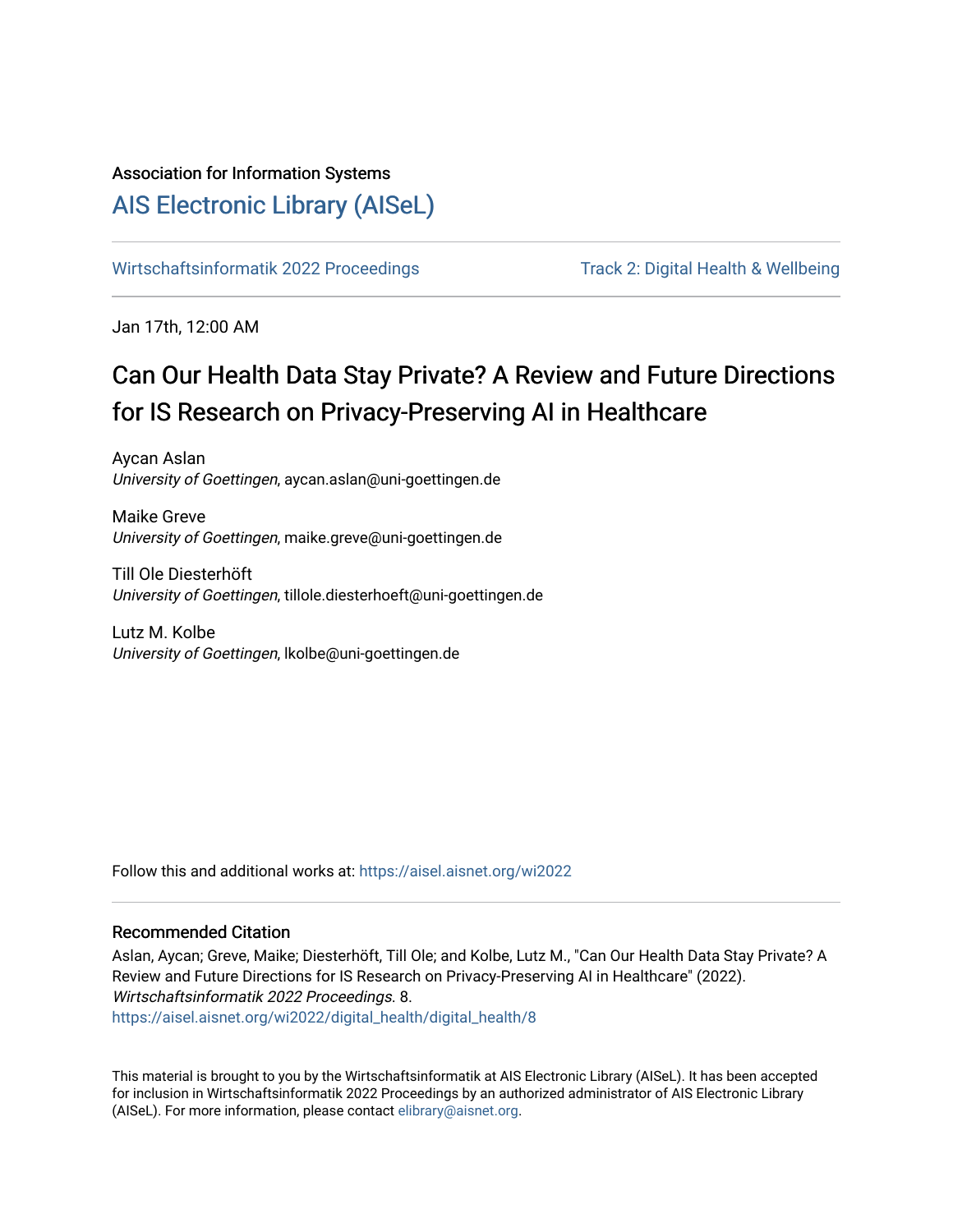## **Can Our Health Data Stay Private? A Review and Future Directions for IS Research on Privacy-Preserving AI in Healthcare**

Aycan Aslan<sup>1</sup>, Maike Greve<sup>1</sup>, Till Ole Diesterhöft<sup>1</sup>, and Lutz M. Kolbe<sup>1</sup>

<sup>1</sup> University of Goettingen, Chair of Information Management, Goettingen, Germany {aycan.aslan,maike.greve,tillole.diesterhoeft,lkolbe}@uni-goettingen.de

**Abstract.** The generation of data has become one of the main drivers of modern healthcare. Like other industries, we see that the total amount of healthcare data is growing and in diversity. Thus, Artificial Intelligence (AI) is being used increasingly as a tool to turn this body of healthcare data into real value. But with AI and big data comes big risk, especially in terms of data privacy. Privacypreserving AI techniques are gaining in popularity to prevent patient privacy compromises while utilizing the potentials offered by AI. However, there is no clear understanding of the current research space of applying such privacypreserving techniques in healthcare. This paper aims to provide an understanding of these techniques and investigates the emerging research field of privacypreserving AI and its use in healthcare by reviewing the current multidisciplinary research to synthesize knowledge and derive future research directions in this regard.

**Keywords:** Data Privacy, Privacy-Preserving AI, Private AI, Healthcare

#### **1 Introduction**

The 21<sup>st</sup> century is the century of big data affecting all aspects of human life, including healthcare. Historically, the healthcare industry always generated a large amount of data due to complex regulatory requirements such as continuous record keeping. In the last couple of years, we experienced the digitization of this traditionally generated data, for example, in the forms of Electronic Health Records (EHR) [1]. Additional to this development of digitizing already available data, various new data sources emerged; for example, the improvement of medical technology created various new data sources, such as genomics data or biometric sensor readings [2]. Further, with new emerging data sources, the body of healthcare data is getting significantly more heterogeneous. Nowadays, healthcare data types are ranging from unstructured data (e.g., clinical notes and pathology reports) to structured and semi-structured data (e.g., genomic data or medical images) [3, 4].

Due to this increase in volume and variety of healthcare data, traditional data management tools are inadequate, while Artificial Intelligence (AI) is gaining popularity. For example, in order to realize 'precision medicine', the tailored treatment of each patient, a body of data sources ranging from Genomics, Biomarkers, EHRs, and wearables have to be analyzed [5–7]. Traditional tools, such as Online Analytical

<sup>17</sup>th International Conference on Wirtschaftsinformatik, February 2022, Nürnberg, Germany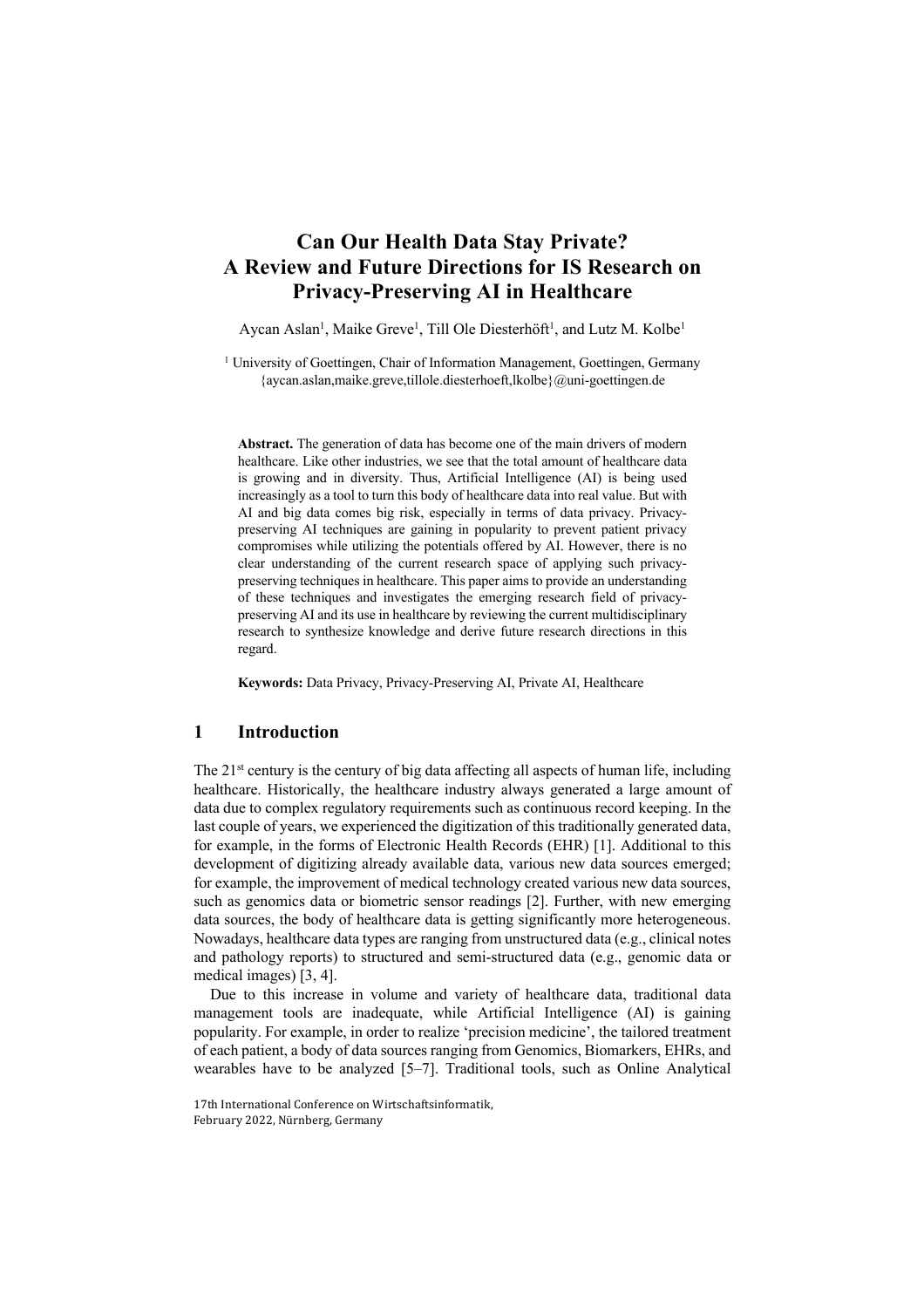Processing (OLAP), are not designed for such tasks, especially when predictive analysis is needed [8, 9]. Here, AI models seem to be a great tool to take advantage of the ever-growing, diverse set of healthcare data [10, 11]. Especially, more sophisticated techniques, such as Deep Learning models, can leverage large healthcare datasets to deliver accurate and reliable results [12]. Recently published research studies point out the potential of AI models in healthcare, for example, in the form of medical image analysis [13] or the use of Natural Language Processing to extract information from clinical notes [14].

While the opportunities for the use of AI in healthcare are promising, one cannot ignore arising dangers for implementing discussed techniques. No matter how useful for healthcare, AI can only be used if data privacy issues are addressed and resolved due to the high need for data [15, 16]. This applies particularly to sensitive individual health data since it represents personally identifiable information [14].

To ensure privacy for sensitive health data while capitalizing on the potentials offered by AI, the field of privacy-preserving AI (PP-AI) is gaining in popularity. Hereby, the term PP-AI represents an umbrella term for different techniques [17]. The overall goal being, to ensure data privacy while still exploiting the potentials offered by AI. In comparison to traditional systems, PP-AI also addresses unique privacy needs of AI-based systems, such as training data privacy, model weight privacy or the possible memorization of data points in the training process [17, 18]. For instance, prior research has shown that so called model inversion attacks can be performed to reconstruct training data only from model parameters [18]. Despite these unique challenges, there is limited understanding of the current research space of PP-AI, especially in terms of using these techniques in healthcare since the field is still emerging and of multidisciplinary nature. Various disciplines contribute to the field, such as Computer Science, Mathematics and Encryption, Healthcare, and Information Systems (IS). Here, all fields have different approaches and therefore make different contributions. Nevertheless, moving from a multidisciplinary character to truly interdisciplinary work requires input from all involvement fields. This also applies to the IS community, which is still beginning to understand and discuss PP-AI in the IS context.

Therefore, the objectives of this work are to introduce the field of PP-AI and structure and assess the current status quo of multidisciplinary research on PP-AI in healthcare to synthesize knowledge and derive future research directions in this regard. This paper aims to answer the following three research questions (RQ) to address these objectives:

*RQ1: Which PP-AI techniques exist, and how do they differ in suitability for the healthcare context?*

*RQ2: What is the current research space, regarding the theories, methods, and domains, of PP-AI literature in healthcare?*

*RQ3: What are future directions for IS scholars to advance PP-AI in healthcare?*

Our work follows a threefold procedural approach to answer these questions: First, we *introduce* the most common PP-AI techniques, provide a high-level explanation, and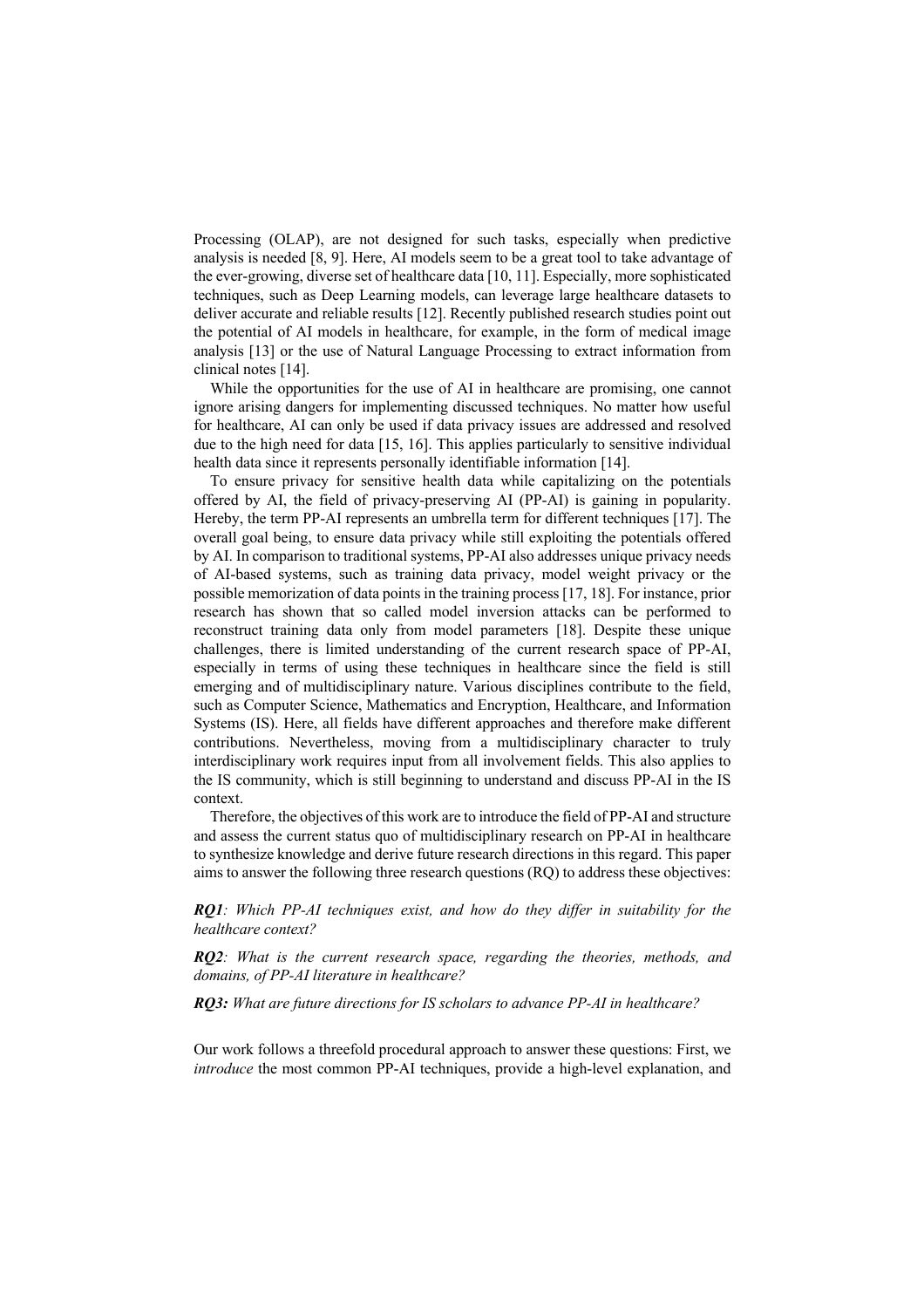discuss their suitability in the healthcare context (RQ1). Second, we *review* and present a comprehensive overview of how PP-AI techniques are discussed in healthcare. Based on this review, we categorize the use of PP-AI techniques in healthcare for healthcare domains and data types  $\&$  sources (RQ2). Finally, we discuss how IS scholars can use this understanding and categorization of PP-AI techniques in healthcare to *enrich further* the PP-AI literature from the IS perspective (RQ3).

## **2 State of the Art: What is Privacy-Preserving AI?**

To answer RQ1, in this section we will explain and analyze the field of PP-AI. The term PP-AI is an umbrella term and is used for many different techniques and methods [17]. The overall goal is to ensure data privacy while still exploiting the potential offered by AI methods [17]. Here, it is important to note that PP-AI is not a clearly defined field yet. Some researchers incorporate and discuss a broad range of encryption schemes (e.g., Garbled Circuits) [19, 20], while others include secure hardware implementations [17]. Nevertheless, the techniques discussed and used in most studies and therefore represent the contemporary consensus are: 1) Federated Learning, 2) Differential Privacy, 3) Homomorphic encryption, and 4) Secure multi-party computation [10, 17, 19–21]. While Federated Learning can be seen as an AI technique itself, Differential Privacy, Homomorphic encryption, and Secure multi-party computation are privacy and encryption schemes. However, in the context of PP-AI, the privacy enhancing characteristics of these techniques can be embedded or combined with AI. Therefore, they are included in this classification as PP-AI and when discussed in the context of this work, we refer to these privacy and encryption schemes always as part or embedded in AI-systems. Hereafter, these most common PP-AI techniques will be explained in general and in the context of healthcare.

**Federated Learning**. Federated Learning (FL) is a paradigm belonging to the class of distributed systems. Instead of transferring sensitive data from sites to sites or servers, FL consists of participating parties that train a model collaboratively without exchanging the underlying dataset [22]. In practice, copies of a Machine Learning algorithm are distributed to the sites and devices where the data is kept [17]. These remote devices are also called nodes, which perform the training iterations locally and only return the results of the computation (e.g., updated neural network weights) to the central repository. Therefore, the model benefits from the knowledge accumulated across all participating institutions without moving the data.

In the context of healthcare, the distributed nature of FL opens the possibility for a wide range of applications [12, 21]. For example, FL can make it possible that several healthcare institutions (e.g., local hospitals) can collaboratively work on training an algorithm without sharing their patient data [22]. Hence, the data is not moved beyond the firewalls of the respective healthcare institution.

**Differential Privacy**. Differential Privacy (DP) is the systematic randomized modification of a dataset or algorithm to reduce information about single individuals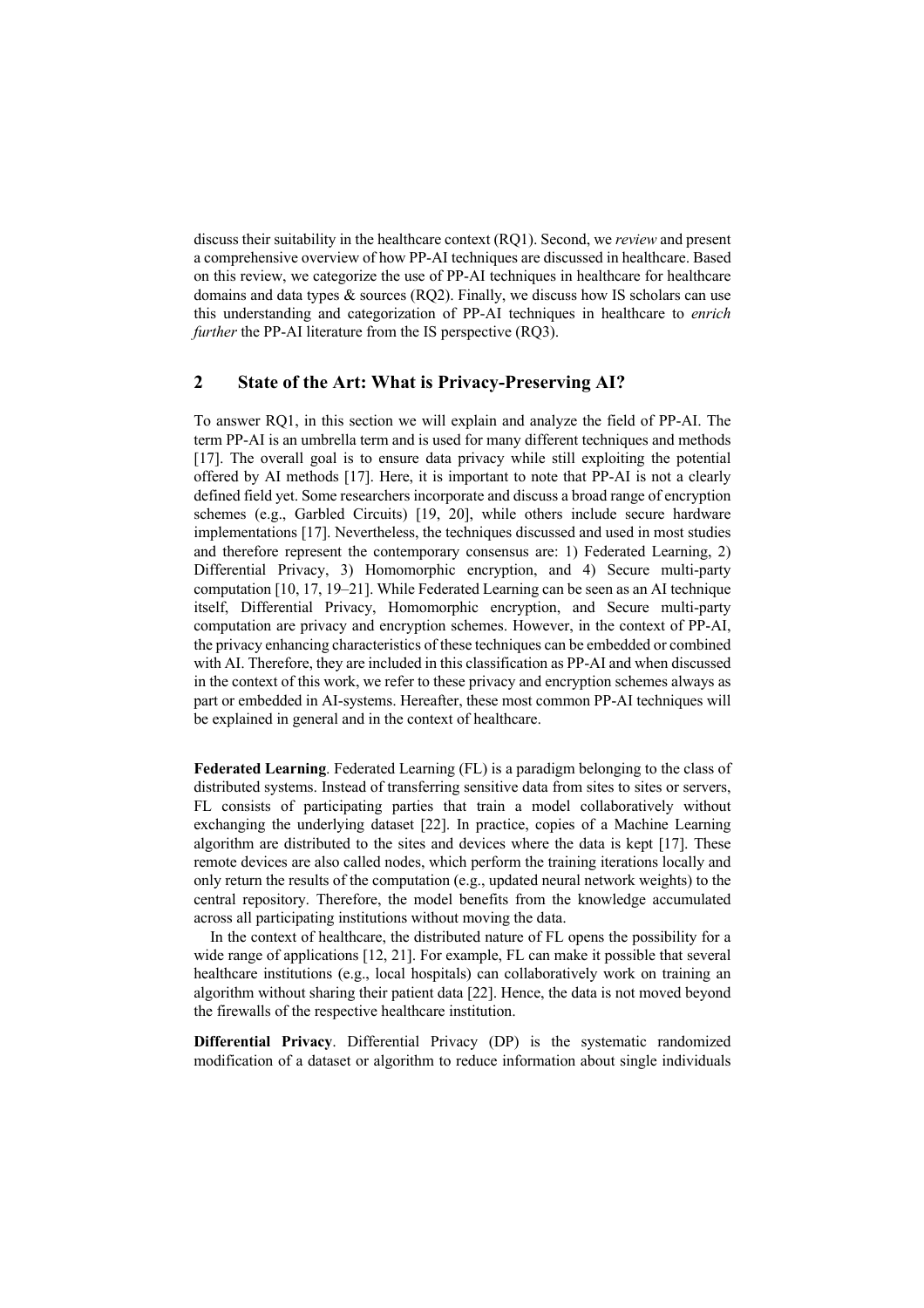while retaining the capability of statistical reasoning about the dataset [25]. Thus, outside observers cannot infer whether a specific individual was used for the result of an analysis or not [17]. The robustness of DP lies in its rigorous mathematical proof. Therefore, it can resist various forms of adversary attacks with the maximum background knowledge of the attacker. The conducted modification makes it hard for an adversary to tell which behavioral aspects of the given model come from randomness and which from the actual training data. The modification can be simple random shuffling or more sophisticated forms, such as noise adding (e.g., Laplacian, or Gaussian noise). There are different forms of implementing or combining such modifications with AI. For example, differentially private stochastic gradient descent (DPSGD), which is used for the differentially private learning of Deep Learning and applies noise to the gradients of the model [26]

DP is gaining in popularity for healthcare due to its mathematical rigor and possibility of being easily combined with other privacy methods [25]. With this, DP is explored since it can ensure privacy at the source of the data, which puts the data owner in control. This might be useful for mHealth settings, where noise can be added to the data of wearable healthcare devices before being sent to a central server.

**Homomorphic encryption**. Homomorphic encryption (HE) is an encryption scheme that provides rigorous guarantees while enabling operations over encrypted data. Simply put, HE allows computation on encrypted data as if it was unencrypted. Hence, computations on the encrypted data would yield a result, and once decrypted, match the result of the non-encrypted computation [17]. When applied to Machine Learning classification tasks, it is possible to realize secure classification over encrypted data. HE offers the possibility to entrust a third party (e.g., an off-site cloud computing server) with the encrypted version of the dataset since the data owner has the mathematical certainty that the third party cannot decrypt the dataset itself nor the result of a given analysis. In the context of AI-systems, the encryption characteristics of HE can be used to, for example encrypt the gradients of a Deep Learning model, hence increasing the privacy [27].

These characteristics are also advantageous in healthcare. In comparison to DP, for example, there is no trade-off between privacy and utility. This is beneficial in healthcare, where sacrificing even some model performance can lead to major negative effects in terms of human lives [28]. Further, the openness for distributed systems offers advantages for healthcare institutions that want to collaborate with each other. In such cases, HE can enable the secure aggregation of encrypted algorithm updates between the institutions [29].

**Secure multi-party computation**. Secure multi-party computation (SMPC) is an encryption scheme that includes multiple parties, which form a governance model built on secret-sharing. SMPC ensures that a function can only be computed when all parties jointly provide their needed inputs while the content of the inputs stays private [17]. In practice, the data is being divided into data shares among the participating parties. Processing is then done based on the encrypted data shares. Hence, no single party can retrieve the total dataset on their own. Therefore, the computation results can be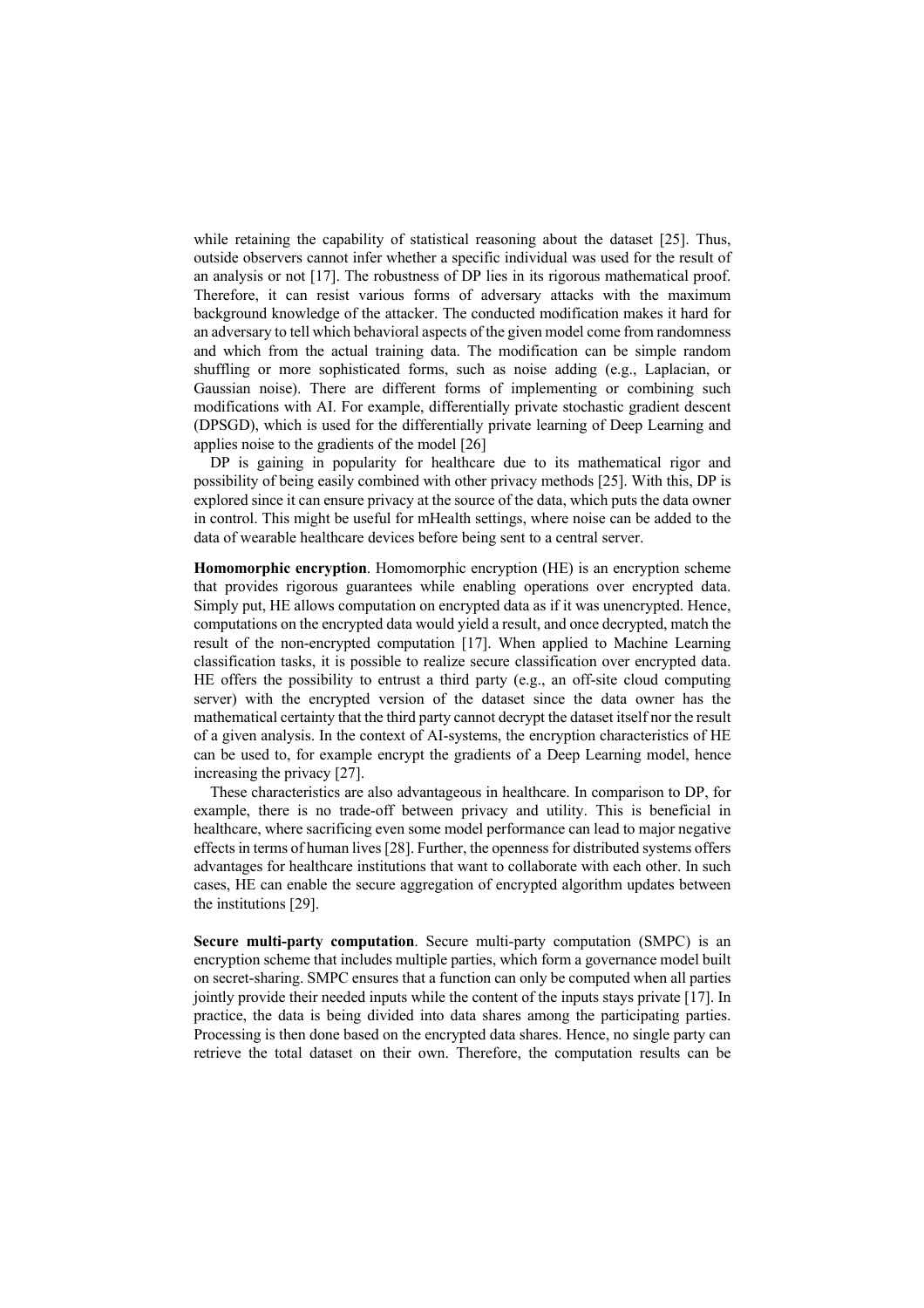announced without any single party having seen the undivided data. Recovering the original data is only possible by the consensus of all participating parties. So, without the permission of all parties, the data shares stay encrypted and therefore unusable for adversaries, yielding a shared governance model. In combination with AI-systems, these characteristics can be used to facilitate training of AI models on data sets owned by different parties [30].

These secret-sharing characteristics are also utilized in healthcare. SMPC is gaining popularity in healthcare, intending to enhance private collaboration among healthcare institutions [17]. For example, when multiple hospitals want to execute a collaborative analysis, where the goal is to join respective datasets and gain knowledge from more extensive and diverse data. Here, SMPC reduces the risk of inadvertent or malicious leaks and facilitates collaboration between hospitals. This solution is especially advantageous for the collaboration between healthcare institutions with no prior relationship or a low-trust environment [17].

#### **3 Methodology**

To understand the current state of PP-AI use in healthcare and answer the research questions, we conducted a systematic literature review suggested by [31]. Hence, the procedure follows three phases: literature search, literature evaluation and selection, and literature analysis and synthesis.

#### **3.1 Literature Search**

Due to the stated multidisciplinary nature of the topic, databases that cover multiple academic fields are included. Hence, we searched the following databases: ProQuest/EBSCO Host/Science Direct (for Basket of Eight), AIS eLibrary, ACM Digital Library, IEEE Explore, and PubMed. The language of the articles is limited to English, and only peer-reviewed articles are included to validate the quality of research. The final search string was applied on 'title' and 'abstract'. Besides journal articles, we include conference papers in recognition of the novelty of the topic.

To reflect the multidisciplinary character of the topic, we split our keyword search into three parts. The first two represent the 'privacy' and 'AI' nature, while the last part represents the 'healthcare' domain. This resulted in the following search query: *(privacy-preserving OR privacy OR private OR privacy-protection OR privacy-aware) AND (AI OR 'artificial intelligence' OR 'machine learning' OR 'deep learning') AND (healthcare OR health OR e-health OR medical OR medicine OR hospital).*

#### **3.2 Literature Evaluation and Selection**

By following the steps described, our search resulted in an initial set of 1097 contributions. To identify relevant articles, we followed the evaluation process depicted in Figure 1. First, the initial set was reduced by applying the search string only to the field's 'title' and 'abstract'. This reduced the set to 432 studies. Second, we scanned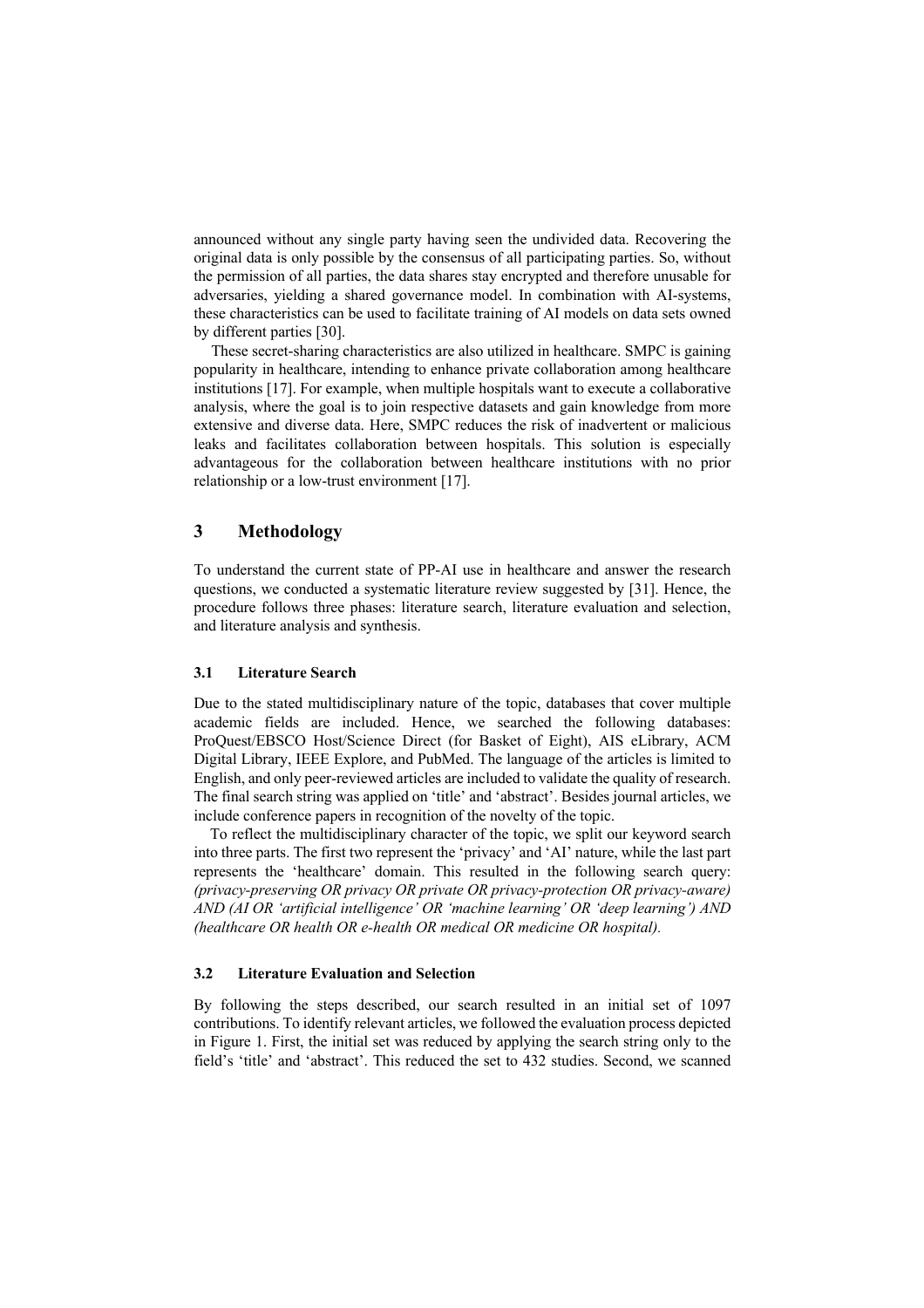the titles and abstracts of the articles for a content fit. This phase reduced the set to 194 articles. Third, we conducted a full-text analysis, where we checked the remaining articles based on the inclusion criteria defined.



**Figure 1.** The conducted systematic literature procedure

For the selection of the encountered articles, we established the following inclusion criteria, whereby all three must be fulfilled:

- *1. Articles must discuss or apply a privacy-preserving technique.*
- *2. Articles must discuss or apply the technique specifically in healthcare.*
- *3. Articles must discuss or apply AI-based techniques.*

Those criteria reduced the number of articles to 34. Finally, a forward and backward search lead to four additional articles, which results in 38 relevant contributions in total.

#### **3.3 Literature Analysis and Synthesis**

To examine the current research space of PP-AI in healthcare, the 38 studies were classified with the help of the framework proposed by [32]. Applying the conceptualization, we distinguish the domains 'Theory' type, 'Methods' used and the 'Context' of the analyzed studies.

In order to analyze the theory, we adapt the 'Taxonomy of Theory Types in Information Systems Research' by [33]. The taxonomy classifies five theory types: I) Analysis, II) Explanation, III) Prediction, IV) Explanation and prediction (EP), and V) Design and action. Here, Analysis describes *what* is, Explanation *what* is, *how*, *why, when,* and *where*, Prediction *what is* and *what will* be, EP *what is*, *how*, *why*, *when*, *where*, and *what will* be, and Design and action *how* to do something.

In terms of the Methods used, we analyze two levels. The first level is 'Data generation,' which describes the methods of data production and generation [32]. Here, we will analyze the healthcare data types & sources which are used by the 38 studies. For this goal, we utilized the classification by [34]. They analyzed data types & sources in healthcare and identified four groups for data types  $\&$  sources: 1) Clinical data, 2) Patient behavior and sentiment data, 3) Administrative data and cost data, and 4) R&D data. The first group of 'Clinical data' includes data that derives from patients in clinics, such as EHRs or medical images. Next, the group 'Patient behavior and sentiment data'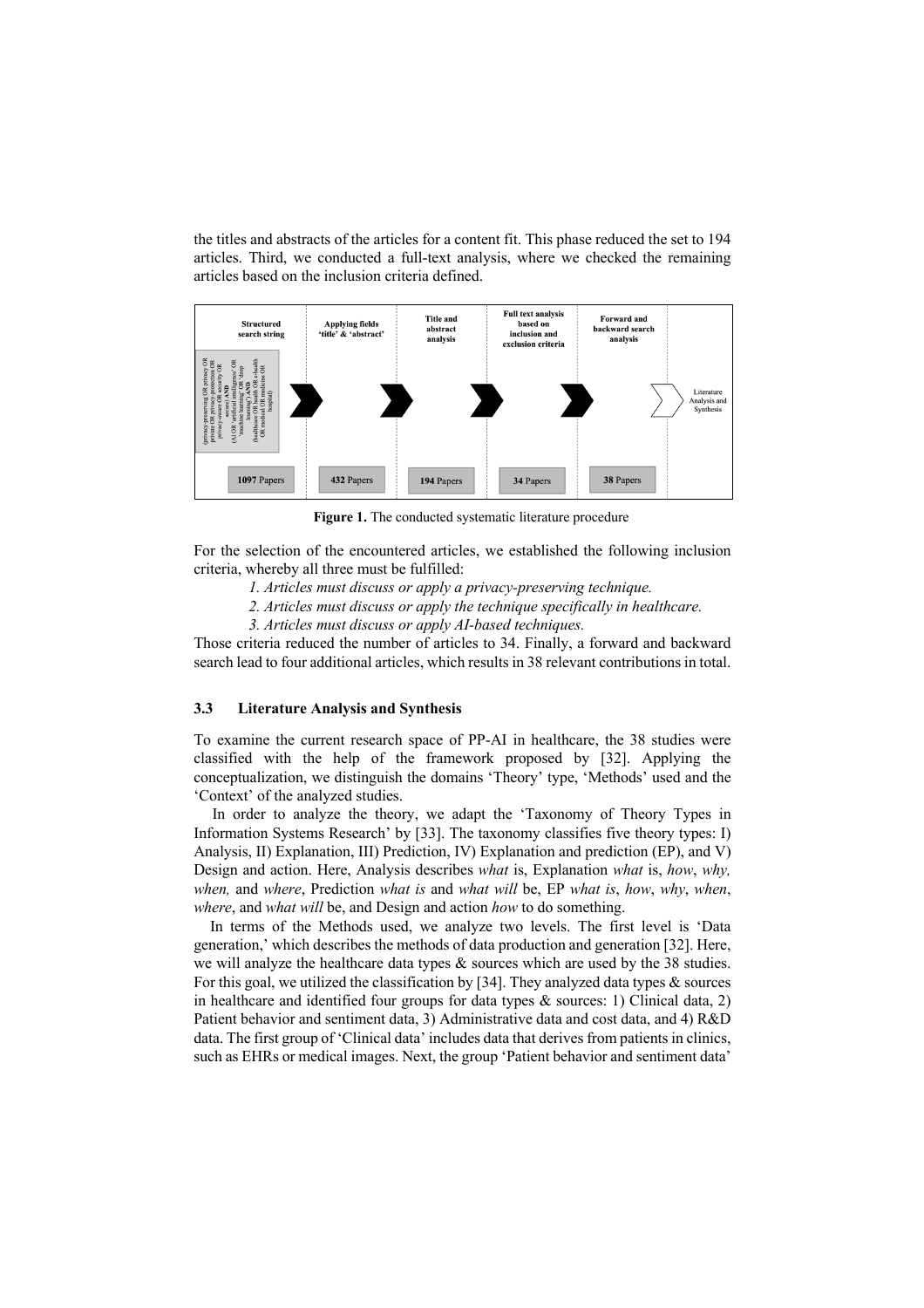includes all data that is collected in a distributed manner, such as wearables and social sites. The data type group 'Administrative data and cost data' is data that describes costs, bills, reimbursement categories, and other patient characteristics. Last, the group 'R&D data' includes data that derived from common R&D activities such as genomic data. It is important to note, that based on the framework of [32], in terms of 'Data generation' we only focus on the source of data. The second level is 'Data analysis' and describes the type of data analysis conducted. Here, our analysis will check which of the PP-AI techniques introduced in Chapter 2 are used by the respective study.

For context, we decide to focus on the investigate context, meaning to understand where and from whom data is collected. In our analysis, we will look at the specific healthcare domain in which the respective PP-AI technique was used. For this, we adopted the classification proposed by [19]. They analyzed the general use of AI in healthcare and created three major domain groups. These are 1) Diagnosis & Prognosis, 2) Treatment, and 3) Clinical workflow and management. Here, 'Diagnosis & Prognosis' describes the extraction of clinical features to diagnose diseases and abnormalities. Further, this domain group also describes the process of the expected development of a disease. Next, the domain 'Treatment' characterizes activities for the treatment of patients after the diagnosis of diseases. Hence, the generation of documents that are used in the treatment are included as well. Lastly, the domain 'Clinical workflow and management' concerns the clinic's administrative processes and operational tasks.

## **4 Analysis of the Research Space**

To answer RQ2, this section discusses the results of the conducted literature analysis and synthesis, as depicted in Table 1. It gives an overview of the 38 analyzed studies in terms of theory, method, and context.

|                              | <b>Theory</b>        |                  |                 |                                | Method:<br>Data generation |                           |                                       |                              | Method:<br>Data analysis |                    |                      |                        | Investigative<br>context:<br>Healthcare<br>domain |                       |           |                           |
|------------------------------|----------------------|------------------|-----------------|--------------------------------|----------------------------|---------------------------|---------------------------------------|------------------------------|--------------------------|--------------------|----------------------|------------------------|---------------------------------------------------|-----------------------|-----------|---------------------------|
| Paper                        | Analysis<br>$\equiv$ | Explanation<br>E | Prediction<br>Ë | IV. Explanation and prediction | Design and action<br>Š.    | $_{\rm data}$<br>Clinical | sentiment data<br>ಳ<br>Patient behav. | Administrative and cost data | data<br>R&D              | Federated Learning | Differential Privacy | Homomorphic Encryption | Computation<br>Multi-Party<br>Secure ]            | Diagnosis & Prognosis | Treatment | Clinical workflow & mgmt. |
| Zhang et al. 2021 [35]       |                      |                  |                 |                                | X                          | X                         |                                       |                              |                          |                    | X                    |                        |                                                   | X                     |           |                           |
| Jiang et al. 2019 [29]       |                      |                  |                 |                                | X                          | X                         |                                       |                              |                          |                    |                      | X                      |                                                   | X                     |           |                           |
| Chen et al. 2019 [36]        |                      |                  |                 |                                | X                          | X                         |                                       |                              |                          |                    | X                    |                        |                                                   | X                     |           |                           |
| Suriyakumar et al. 2021 [37] |                      |                  |                 |                                | X                          |                           |                                       | X                            |                          |                    | X                    |                        |                                                   | X                     |           | X                         |
| Can and Ersoy 2021 [38]      |                      |                  |                 |                                | X                          |                           | X                                     |                              |                          | X                  |                      |                        |                                                   | X                     |           |                           |
| Cheng et al. 2021 [39]       |                      |                  |                 |                                | X                          | X                         |                                       |                              |                          |                    | X                    |                        |                                                   | X                     |           |                           |

**Table 1.** The synthesis of our analysis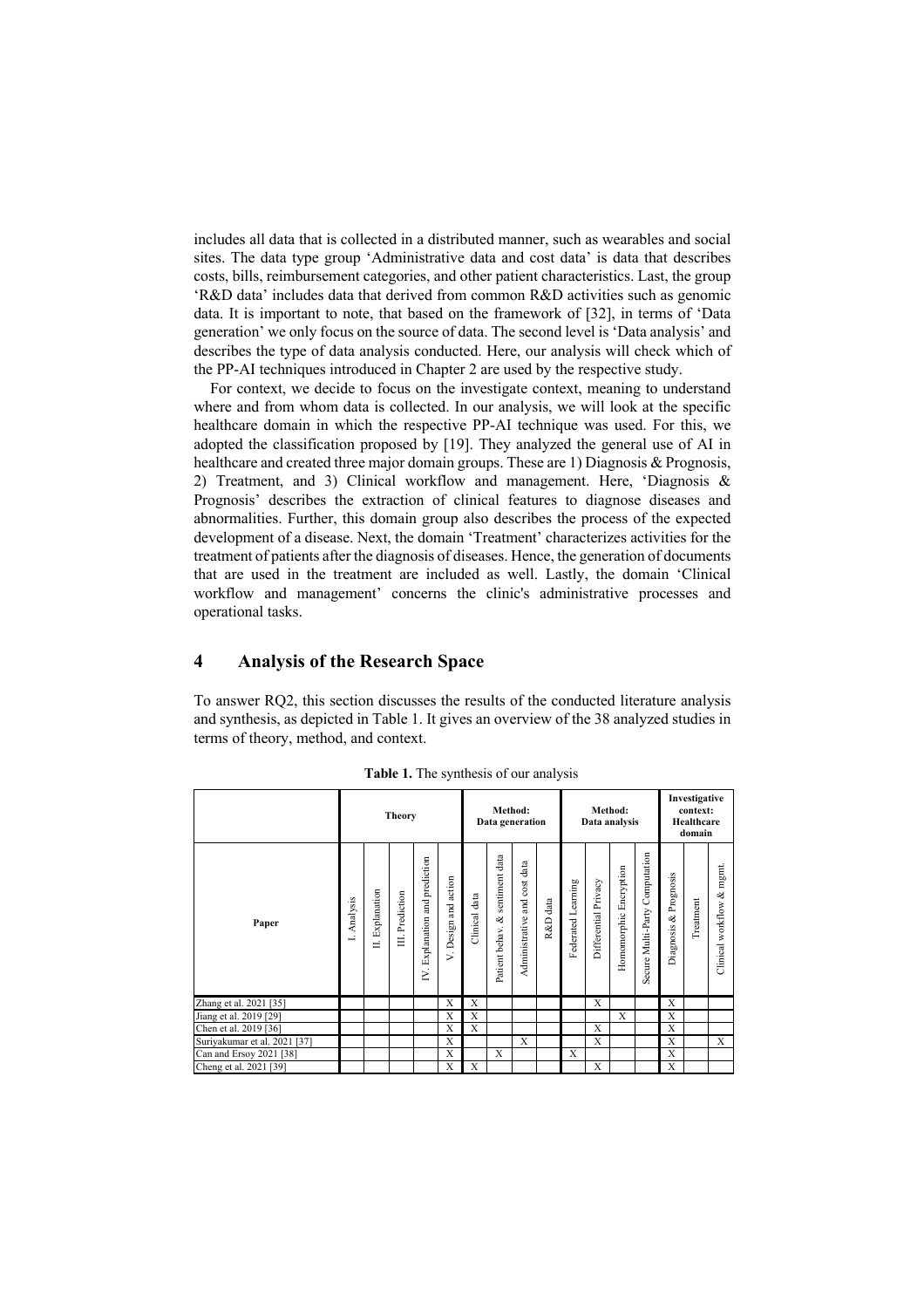| Chen et al. 2020 [40]              |          |   |          |                | X                       |                |                |   | X              |                         |              |                | X              |                | X |   |
|------------------------------------|----------|---|----------|----------------|-------------------------|----------------|----------------|---|----------------|-------------------------|--------------|----------------|----------------|----------------|---|---|
| Yuan et al. 2019 [41]              |          |   |          |                | X                       | X              |                |   |                |                         | X            |                |                | X              |   |   |
| Yasumura et al. 2019 [42]          |          |   |          |                | X                       | X              |                |   |                |                         |              | X              |                | X              |   |   |
| Vignesh et al. 2019 [43]           |          |   |          |                | X                       | $\mathbf{x}$   |                |   |                |                         |              |                | X              | X              |   |   |
| Hakak et al. 2020 [44]             |          |   |          |                | $\mathbf{x}$            |                | $\mathbf{X}$   |   |                | X                       |              |                |                | X              |   |   |
| Sun et al. 2019 [45]               |          |   |          |                | X                       | $\mathbf{X}$   |                |   |                |                         | X            |                |                | X              |   |   |
| Müftüoglu et al. 2020 [46]         |          |   |          |                | X                       | X              |                |   |                |                         | X            |                |                | X              |   |   |
| Kim et al. 2019 [47]               |          |   |          |                | X                       | X              |                |   |                |                         | X            |                |                | X              |   |   |
| Guo et al. 2020 [48]               |          |   |          | $\mathbf x$    |                         | $\mathbf{X}$   |                |   |                | $\mathbf x$             | X            |                |                | X              |   |   |
| Leboe-McGowan et al. 2020 [49]     |          |   |          |                | X                       |                |                |   | X              |                         |              |                | X              | X              |   |   |
| Ying et al. 2020 [50]              |          |   |          |                | X                       | X              |                |   |                |                         |              |                | X              |                | X |   |
| Jarin and Eshete et al. 2021 [51]  |          |   |          |                | X                       |                |                | X |                |                         | $\mathbf X$  |                | X              |                |   | X |
| Kumar et al. 2021 [52]             |          |   |          |                | X                       | $\mathbf{X}$   |                |   |                | X                       |              |                |                | X              |   |   |
| Liu et al. 2021 [24]               |          |   |          |                | X                       | X              |                |   |                | X                       |              |                |                |                | X |   |
| Ying et al. 2021 [53]              |          |   |          |                | $\mathbf x$             | $\mathbf{X}$   |                |   |                |                         |              |                | X              |                | X |   |
| Zhang et al. 2020 [54]             |          |   |          |                | X                       | $\mathbf{X}$   |                |   |                |                         |              | X              |                | X              |   |   |
| Imtiaz et al. 2020 [23]            |          |   |          |                | X                       |                | $\mathbf{x}$   |   |                | X                       | $\mathbf{x}$ |                |                |                | X |   |
| Ma et al. 2020 [55]                |          |   |          |                | X                       | $\mathbf{X}$   |                |   |                |                         |              | X              |                | X              |   |   |
| Rahman et al. 2020 [56]            |          |   |          |                | X                       |                | X              |   |                | X                       |              | X              |                | X              |   |   |
| Thwal et al. 2021 [57]             |          |   |          |                | X                       | X              |                |   |                | X                       |              |                |                | X              |   |   |
| Kwabena et al. 2019 [58]           |          |   |          |                | X                       | $\mathbf{x}$   |                |   |                |                         |              | $\mathbf{X}$   |                | $\mathbf{X}$   |   |   |
| Wu et al. 2020 [59]                |          |   |          |                | X                       |                | $\mathbf{X}$   |   |                | X                       |              |                |                |                | X |   |
| Zhang et al. 2021 [60]             |          |   |          |                | $\mathbf{x}$            | $\mathbf{x}$   |                |   |                | $\mathbf x$             |              |                |                | $\mathbf x$    |   |   |
| Zhang et al. 2020 [61]             |          |   |          |                | $\overline{\mathrm{X}}$ | $\overline{X}$ |                |   |                | $\overline{\mathbf{X}}$ |              |                |                | $\overline{X}$ |   |   |
| Zhao et al. 2020 [62]              |          |   |          |                | X                       |                | X              |   |                | X                       |              |                |                |                | X |   |
| Li and Qin 2018 [4]                |          |   |          |                | X                       | X              |                |   |                |                         | X            |                |                | X              |   |   |
| Pfitzner et al. 2021 [63]          |          | X |          |                |                         |                | X              |   |                | X                       |              |                |                |                | X |   |
| Brisimi et al. 2018 [64]           |          |   |          | X              |                         | X              |                |   |                | X                       |              |                |                | X              |   |   |
| Passerat-Palmbach et al. 2020 [22] |          |   |          | X              |                         |                |                | X |                | X                       |              |                |                |                |   | X |
| Rieke al. 2020 [65]                |          |   |          | $\overline{X}$ |                         |                |                | X |                | X                       |              |                |                |                | X | X |
| Qayyum et al. 2021 [19]            |          |   |          | $\overline{X}$ |                         | X              |                |   |                | X                       | X            | X              | X              | X              |   | X |
| Hu et al. 2019 [25]                |          |   |          | X              |                         |                |                |   |                |                         | X            |                |                | X              |   |   |
| Sum                                | $\Omega$ | 1 | $\theta$ | 6              | 31                      | 25             | $\overline{7}$ | 4 | $\overline{c}$ | 17                      | 14           | $\overline{7}$ | $\overline{7}$ | 28             | 9 | 5 |

#### **4.1 Theory**

As noted, to classify the theory type of the analyzed studies, we adopted the taxonomy by [33]. The results can be seen in Figure 2a.

We note a clear trend for applying *design and action* theory since 31 out of the analyzed 38 studies can be classified as such. Hence, these 31 studies describe PP-AI techniques in healthcare and propose explicit frameworks on how to build an artifact. The second largest group can be classified as *explanation and prediction*. These six studies explain the application of PP-AI techniques in healthcare and give predictions based on their explanation and analysis [19, 22, 25, 48, 64, 65]. Only one study can be classified as the theory type *explanation*. This study explains applying FL in healthcare but does not aim to predict future developments [63]. None of the 38 reviewed studies can be categorized as *analysis* or *prediction*.

#### **4.2 Method**

To analyze the methods deployed, we investigated data generation and data analysis. In terms of data generation, we categorized the reviewed studies into four groups: Clinical data, Patient behavior and sentiment data, administrative data and cost data, and R&D data. To analyze the deployed data analysis technique, we classified the reviewed studies based on the PP-AI techniques presented in Chapter 2.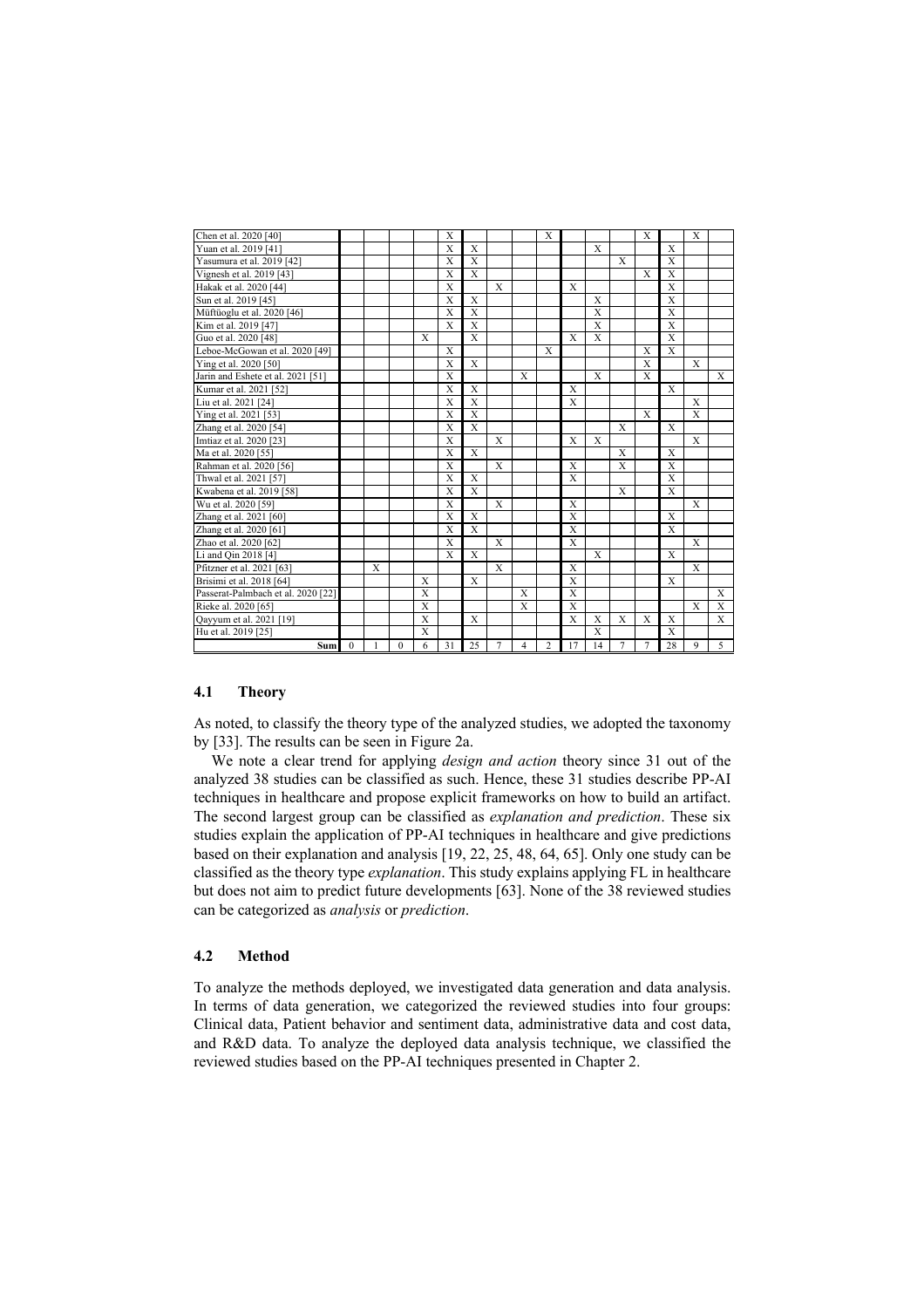As depicted in Figure 2b, most of the reviewed studies used *clinical data* in their analysis. Among these 25 studies, six studies used disease attribute records for breast cancer [29, 36, 42, 47, 48, 51], four studies used diabetes patient records [45, 50, 53, 58], three studies used Electronic Health Records [4, 36, 51], and one study utilized an ECG dataset [61]. In terms of medical images, studies used X-Rays [35, 39, 41, 43, 46, 60], CT scans [52, 60], SPECT scans of the heart [29], and dermoscopic images [39, 54]. The second most popular data type group is *patient behavior and sentiment data*. Here, three studies used smartphones & smartphone apps [23, 56, 59], two studies utilized smartwatches [38, 62], and one studies smart bands [38]. In our analysis, only four studies worked with *administrative and cost data*. Exemplary, these utilized ICU data [37], or critical care databases [51]. Lastly, only two studies worked with *R&D data*. Of those, one study used HIV sequence data [40] and the other used gene expression data [49].

As shown in Figure 2c, the most popular PP-AI technique is FL, with 17 reviewed studies applying it. For the studies, which stated the specific details regarding the FL setup, the most popular algorithm was the Federated Averaging algorithm, used by [23, 24, 38, 44, 56, 59]. The second most used PP-AI technique is DP. DP was used by 14 of the reviewed studies. Here, the most popular mechanism for adding noise is the Gaussian mechanism, implemented by [23, 35, 39, 41, 45, 47, 48]. Compared to FL and DP, we find that HE and SMPC are much less used in the reviewed studies. In our analysis, HE was only applied by seven studies [19, 29, 42, 54–56, 58], while SMPC was applied by seven studies as well [19, 40, 43, 49–51, 53].

#### **4.3 Context**

Lastly, we classified the investigative context of the reviewed studies by classifying them based on the healthcare domain they discussed in their study.

Looking at the distribution over the three defined healthcare domains in Figure 2d, it becomes evident that most studies focus on *Diagnosis & Prognosis*, followed by *Treatment* and *Clinical Workflow & Management*. In terms of *Diagnosis & Prognosis*, many studies discuss the detection and classification of diseases, e.g., breast cancer [29, 36, 42, 47–49, 51]. Other studies discuss the diagnosis of respiratory diseases such as pneumonia [41, 46, 52, 57, 60], tuberculosis [57], bronchial asthma [57], and pleural effusions [39]. Besides the detection, studies also discuss the progression of diseases, e.g., the progression of diabetes [58]. Additional to detecting and predicting the progression of diseases, studies also look at detecting abnormalities. These include abnormalities such as cardiac arrhythmia [36, 55, 61] and skin tone [39]. In terms of the treatment of patients, nine relevant studies were detected. These discuss, for example the efficacy of antiviral drugs [40], depression treatment [24], optimal insulin dosage [53], or the forecast of dietary habits and health monitoring [23, 59, 62]. As noted, the least number of studies focus on applying PP-AI techniques in *Clinical Workflow and Management*. Among the five studies discussing the application for *Clinical Workflow and Management*, studies for example look at ICU mortality prediction [37], LOS prediction in hospitals [37, 51], or predicting the intervention onset for vasopressor administration [37].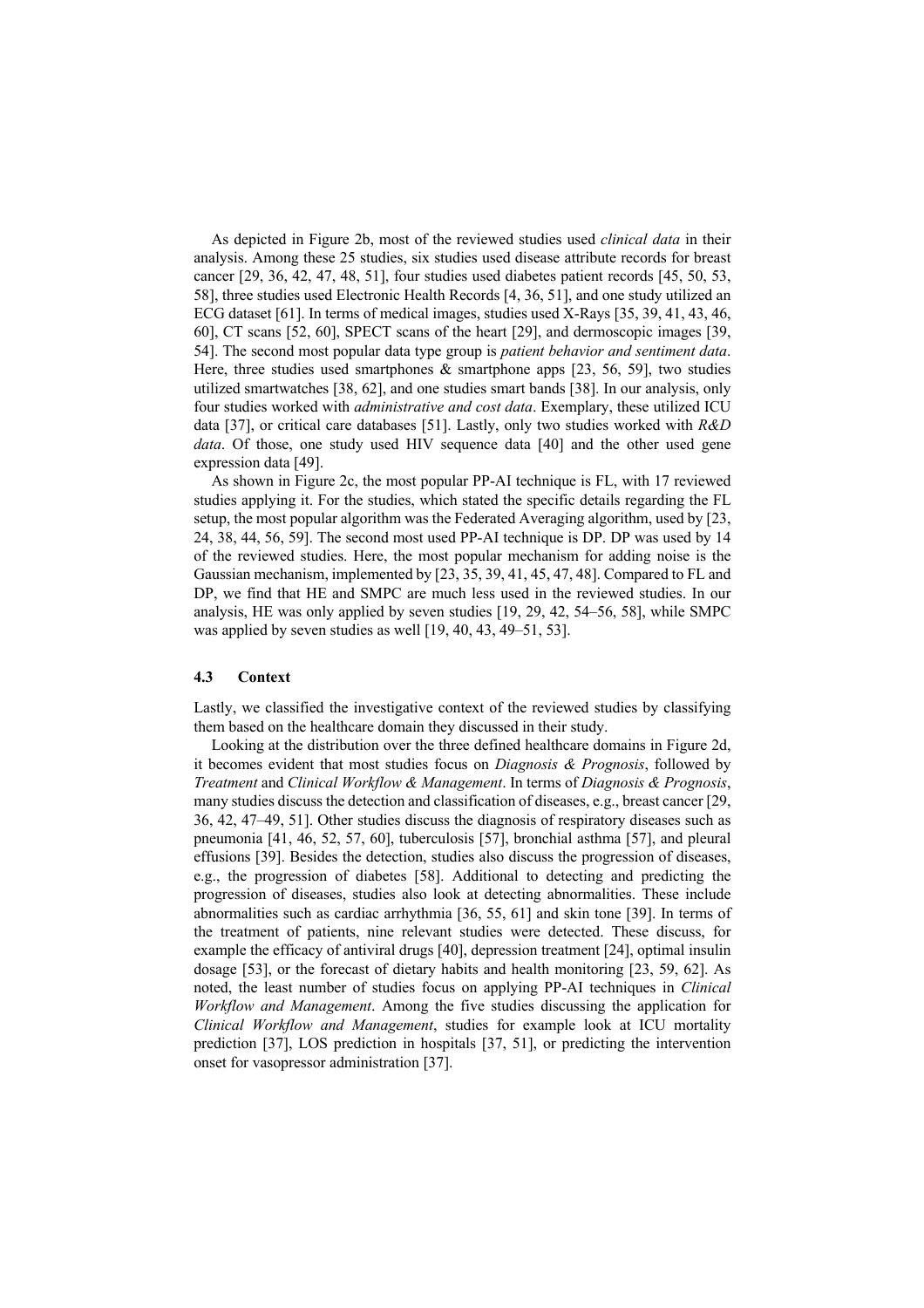

**Figure 2.** Quantitative analysis of the reviewed literature

## **5 Future Directions for IS Research**

Based on our understanding of the PP-AI techniques and the conducted research of current use in healthcare, to answer RQ3 we now identify three key findings which imply research gaps and future directions for IS research on PP-AI use in healthcare, depicted in Table 2.

First, our findings reveal that most of the studies reviewed are published in Computer Science outlets and focus on creating artifacts; hence there is an uneven distribution of outlets and scholars working on PP-AI in healthcare and consequently the research methods applied. Here we note that there is particularly little research done by the IS community since only one of 38 studies was published in an IS affiliated outlet [4]. Hence, IS research should participate more actively in researching PP-AI techniques in general and their use in healthcare. On the one hand, IS researchers are challenged to conduct more research in this field, since the IS perspective can be crucial in further developing and establishing such techniques in healthcare. Primarily by analyzing the field more holistically and the interdependence between PP-AI techniques, healthcare stakeholders, and healthcare organizations. To achieve this goal, familiar research methods to IS researchers (e.g., Survey research) can be deployed to address questions such as the understanding and acceptance of patients of new PP-AI techniques or the implications for the increase in collaboration between healthcare organizations. On the other hand, IS outlets should be more receptive and encourage this research, for example by offering special issues which focus on privacy concerns of AI methods.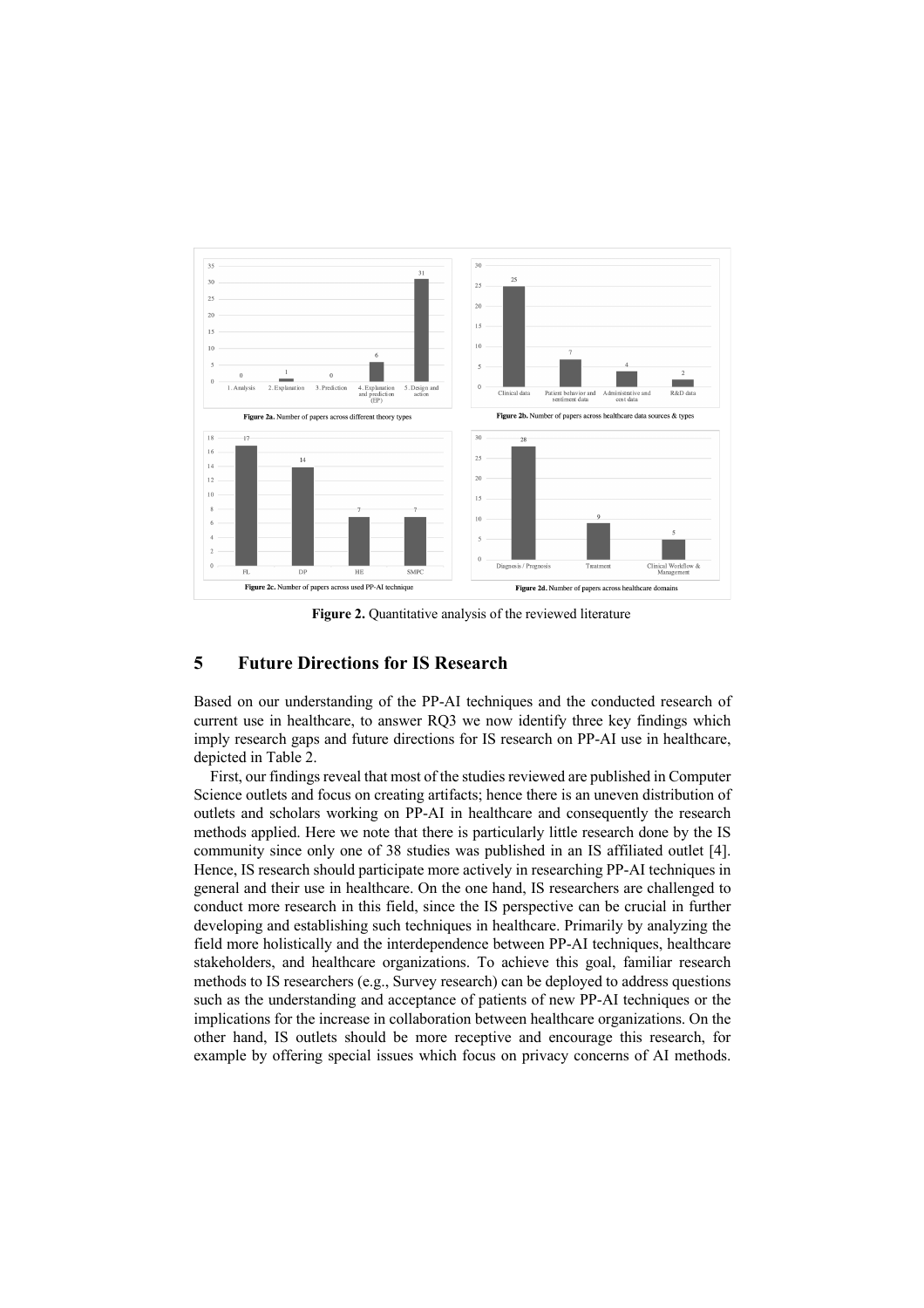This could sign the topics relevance to the IS community and reinforce IS researchers to engage with the topic.

Second, we found that the overwhelming majority of studies discuss the use of PP-AI techniques in healthcare in isolation. This is surprising when considering that prior PP-AI research already established that considered alone, all PP-AI techniques have major limitations, both technical and regarding applicability to real-life scenarios [17, 19, 65]. Therefore, a combination of techniques is recommended to utilize the orthogonal privacy protections offered by the different techniques. For example, FL mainly resolves data governance and ownership [63], while HE conducts encryption of the data itself [29]. Here, future IS research could help to advance PP-AI techniques in terms of practical applications by, for example, conducting case study research to test PP-AI techniques in a more natural setting. Such studies would generate in-depth insights about the benefits and limitations of combining specific PP-AI techniques for more realistic healthcare applications. This understanding could bridge the gap between the academic discussion to actual application of PP-AI techniques in healthcare.

Lastly, our findings show that most studies use clinical data, rely on FL or DP, and apply their artifact in Diagnosis & Prognosis, yielding a disproportionate distribution in terms of user data types & sources, applied PP-AI techniques, and healthcare domain. Future research should examine the potentials and limitations of applying PP-AI techniques in less studied healthcare fields. For this purpose, the IS community is especially well-suited due to its vast history in analyzing and discussing the use of Information Technology in various healthcare fields [66–70]. Through the healthcare industry's progress and ongoing digital transformation, we can expect more healthcare data to be generated and more healthcare processes getting digitized. Here, the IS community can leverage prior research in terms of digital transformation to analyze and understand privacy problems in newly digitized healthcare fields and how PP-AI techniques might pose solutions to those problems [1, 71, 72].

| Reference in<br>our analysis         | <b>Findings</b>                                                                                                    | Research gaps                                                                                    | <b>Future directions for</b><br><b>IS</b> research                                                                                                                                 |
|--------------------------------------|--------------------------------------------------------------------------------------------------------------------|--------------------------------------------------------------------------------------------------|------------------------------------------------------------------------------------------------------------------------------------------------------------------------------------|
| <i>Theory</i>                        | of<br>Most<br>the<br>studies reviewed<br>the<br>from<br>are<br>Computer Science<br>community<br>and                | There is an uneven<br>distribution<br>of<br>outlets<br>and<br>scholars,<br>and<br>consequently,  | research<br>should<br>ΙS<br>participate<br>more<br>actively in researching<br>PP-AI in general and its<br>use in healthcare.                                                       |
|                                      | focus on creating<br>artifacts.                                                                                    | research methods<br>applied.                                                                     |                                                                                                                                                                                    |
| Method<br>(Data<br><i>analysis</i> ) | The<br>overwhelming<br>majority of studies<br>discuss<br>the<br>respective PP-AI<br>techniques<br>in<br>isolation. | Considered alone,<br>the discussed PP-<br>AI techniques still<br>have some major<br>limitations. | Future<br><b>IS</b><br>studies<br>should address the need<br>understand<br>the<br>to<br>effects of combining<br>different<br>PP-AI<br>techniques in<br>more<br>realistic settings. |

**Table 2.** Findings, research gaps, and future directions for IS research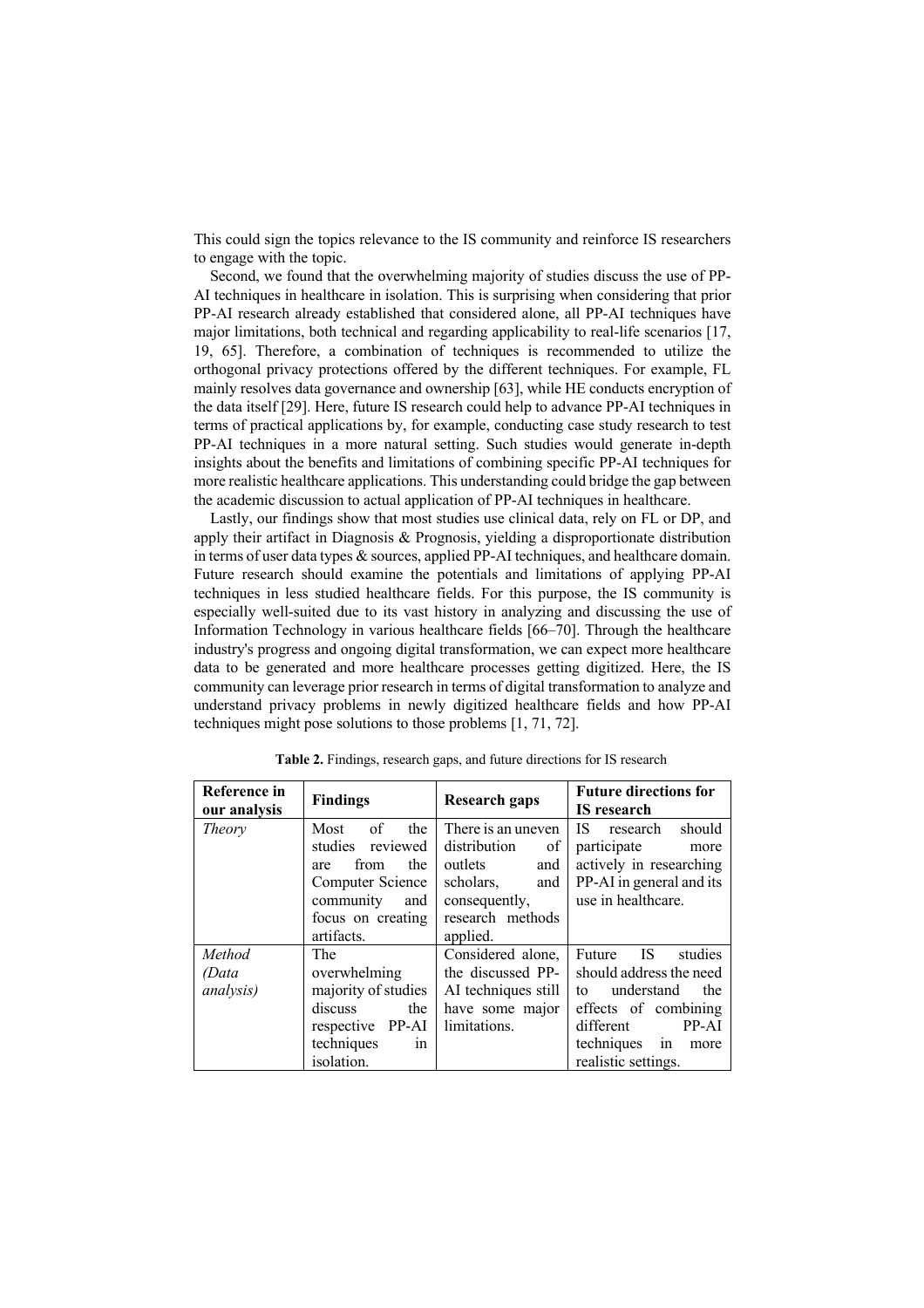| Method        | Most studies use           | We note a           | Future IS<br>research     |
|---------------|----------------------------|---------------------|---------------------------|
| (Data         | clinical data, rely        | disproportionate    | should examine PP-AI      |
| generation),  | Federated<br>on            | distribution<br>in  | techniques<br>in<br>less- |
| Method        | Learning,<br><sub>or</sub> | terms of used data  | studied<br>healthcare     |
| (Data         | Differential               | types $\&$ sources, | fields by leveraging      |
| analysis),    | Privacy, and apply         | applied PP-AI       | prior knowledge<br>in     |
| Investigative | their artifact in the      | techniques,         | and digital healthcare.   |
| context       | of<br>context              | healthcare          |                           |
|               | Diagnosis<br>&             | domains.            |                           |
|               | Prognosis.                 |                     |                           |

#### **6 Concluding Remarks**

This paper aimed to provide a comprehensive explanation of the most important PP-AI techniques, their suitability in healthcare, and analyze the current research space of studies on PP-AI use in healthcare. We showed that PP-AI techniques have enormous potential for application in healthcare but vary in suitability for different healthcare fields. Further, the current research space has been analyzed by looking into the theory types applied, data generation methods, data analysis techniques, and investigative context. Based on these findings, we have established that the IS community is just at the beginning in terms of PP-AI research. Hence, we derived future directions for IS scholars and showed which aspect they can add to the growing multidisciplinary research on PP-AI. Nevertheless, we must note two important limitations to our work. First, we have strongly focused on the potentials of PP-AI techniques, but not the technical limitations that exist. A complete picture of the applicability of PP-AI techniques would require a more in-depth analysis of the limitations. A more thorough understanding of the technical limitations would also pave the way for implementing PP-AI techniques in actual healthcare practice. Second, we looked at the future directions which can be derived for the IS community, while ignoring the learnings of this work for other domains. As stated, PP-AI is a multidisciplinary field, so the findings generated in this work opens a range of research avenues for multiple fields. To establish real advancement in the field of PP-AI, additional domains besides the IS community, should build on the findings generated in this work. These limitations should be considered and extended in future (multidisciplinary) work.

In conclusion, we hope that this paper provides a comprehensive understanding of the current state of PP-AI research in healthcare which stimulates future research and motivates scholars to engage and collaborate in this emerging field to enable the private use of healthcare data for AI methods.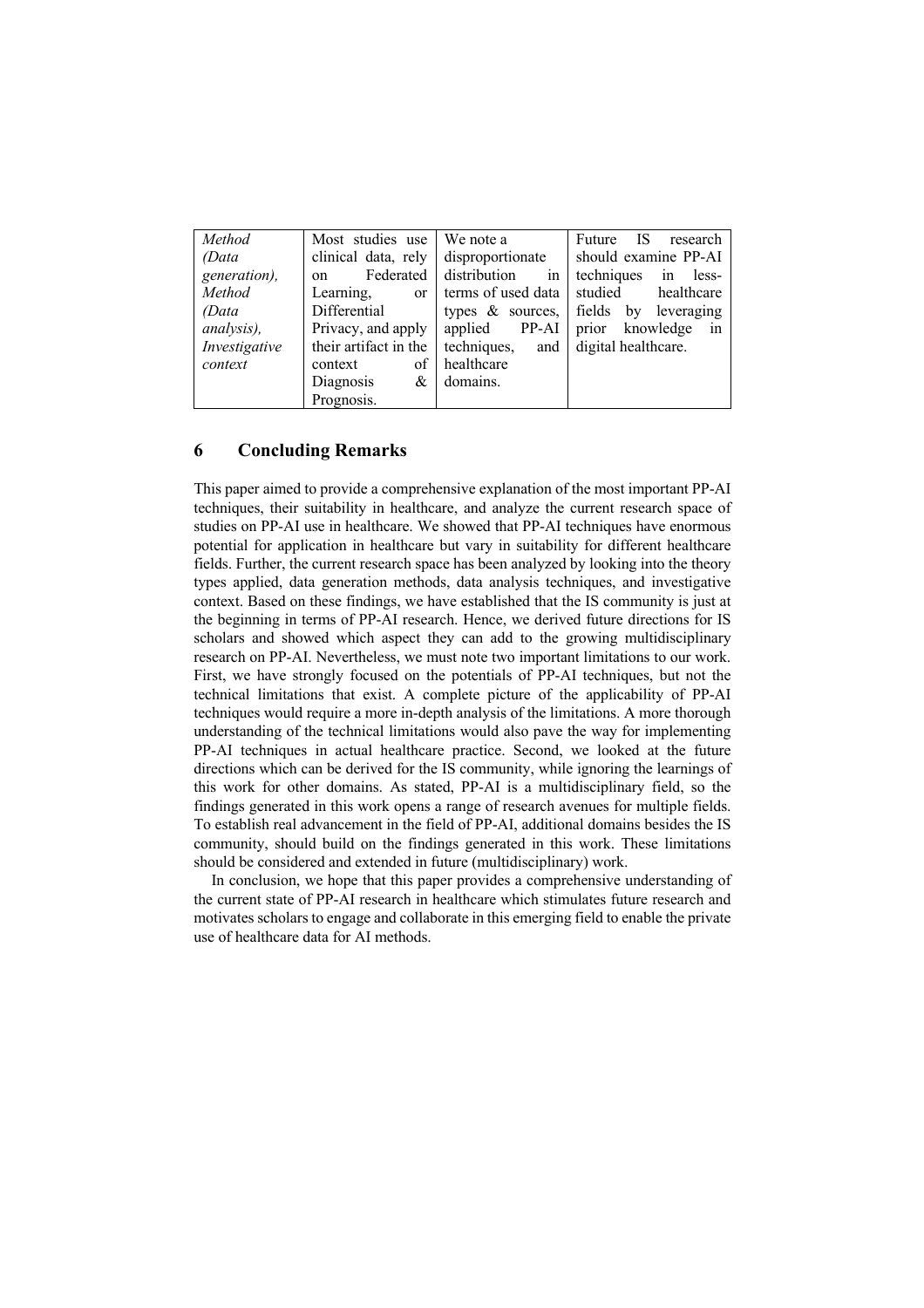#### **References**

- 1. Kohli, R., Tan, S.S.L.: Electronic health records: How can is researchers contribute to transforming healthcare? MIS Q. Manag. Inf. Syst. 40, 553–573 (2016).
- 2. Raghupathi, W., Raghupathi, V.: Big data analytics in healthcare: promise and potential. Heal. Inf. Sci. Syst. 2, 1–10 (2014).
- 3. Andreu-Perez, J., Poon, C.C.Y., Merrifield, R.D., Wong, S.T.C., Yang, G.Z.: Big Data for Health. IEEE J. Biomed. Heal. Informatics. 19, 1193–1208 (2015).
- 4. Li, X., Qin, J.: Protecting Privacy When Releasing Search Results from Medical Document Data. Proc. 51st Hawaii Int. Conf. Syst. Sci. 3770–3778 (2018).
- 5. Ginsburg, G.S., Phillips, K.A.: Precision medicine: From science to value. Health Aff. 37, 694–701 (2018).
- 6. Rumsfeld, J.S., Joynt, K.E., Maddox, T.M.: Big data analytics to improve cardiovascular care: Promise and challenges. Nat. Rev. Cardiol. 13, 350–359 (2016).
- 7. Filipp, F. V.: Opportunities for Artificial Intelligence in Advancing Precision Medicine. Curr. Genet. Med. Rep. 7, 208–213 (2019).
- 8. Gordon, B.D., Asplin, B.R.: Using online analytical processing to manage emergency department operations. Acad. Emerg. Med. 11, 1206–1212 (2004).
- 9. Dash, S., Shakyawar, S.K., Sharma, M., Kaushik, S.: Big data in healthcare: management, analysis and future prospects. J. Big Data. 6, (2019).
- 10. Torkzadehmahani, R., Nasirigerdeh, R., Blumenthal, D.B., Kacprowski, T., List, M., Matschinske, J., Späth, J., Wenke, N.K., Bihari, B., Frisch, T., Hartebrodt, A., Hausschild, A.-C., Heider, D., Holzinger, A., Hötzendorfer, W., Kastelitz, M., Mayer, R., Nogales, C., Pustozerova, A., Röttger, R., Schmidt, H.H.H.W., Schwalber, A., Tschohl, C., Wohner, A., Baumbach, J.: Privacy-preserving Artificial Intelligence Techniques in Biomedicine. (2020).
- 11. Jiang, F., Jiang, Y., Zhi, H., Dong, Y., Li, H., Ma, S., Wang, Y., Dong, Q., Shen, H., Wang, Y.: Artificial intelligence in healthcare: Past, present and future. Stroke Vasc. Neurol. 2, 230–243 (2017).
- 12. Raja, R., Mukherjee, I., Sarkar, B.K., Ali, S.: A Systematic Review of Healthcare Big Data. Sci. Program. 2020, (2020).
- 13. Mehta, N., Pandit, A.: Concurrence of big data analytics and healthcare: A systematic review. Int. J. Med. Inform. 114, 57–65 (2018).
- 14. Roski, J., Bo-Linn, G.W., Andrews, T.A.: Creating value in health care through big data: Opportunities and policy implications. Health Aff. 33, 1115–1122 (2014).
- 15. Abouelmehdi, K., Beni-Hessane, A., Khaloufi, H.: Big healthcare data: preserving security and privacy. J. Big Data. 5, 1–18 (2018).
- 16. Li, X., Zhang, T.: An exploration on artificial intelligence application: From security, privacy and ethic perspective. 2017 2nd IEEE Int. Conf. Cloud Comput. Big Data Anal. ICCCBDA 2017. 416–420 (2017).
- 17. Kaissis, G.A., Makowski, M.R., Rückert, D., Braren, R.F.: Secure, privacy-preserving and federated machine learning in medical imaging. Nat. Mach. Intell. 2, 305–311 (2020).
- 18. Fredrikson, M., Jha, S., Ristenpart, T.: Model inversion attacks that exploit confidence information and basic countermeasures. Proc. ACM Conf. Comput. Commun. Secur.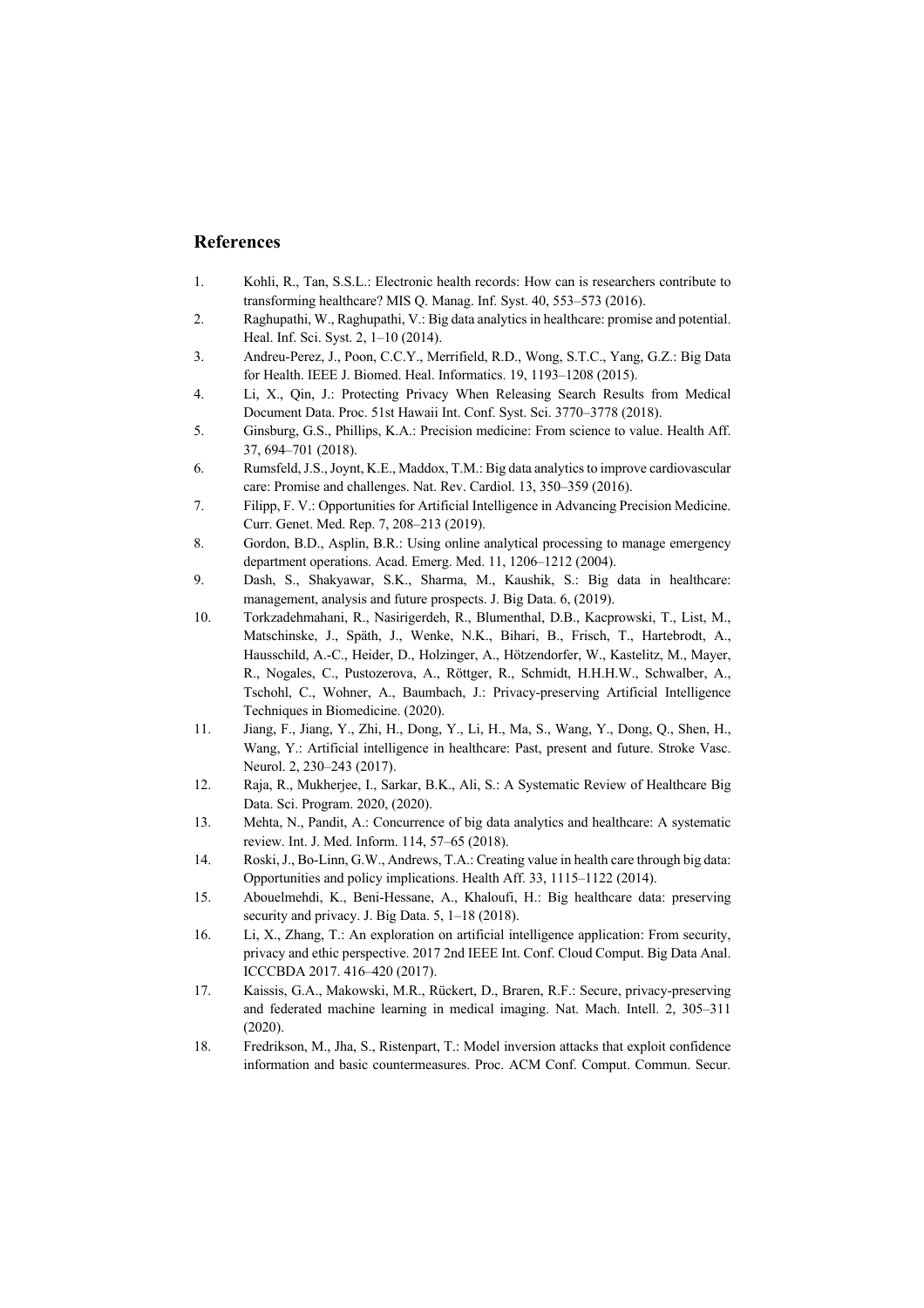2015-Octob, 1322–1333 (2015).

- 19. Qayyum, A., Qadir, J., Bilal, M., Al-Fuqaha, A.: Secure and Robust Machine Learning for Healthcare: A Survey. IEEE Rev. Biomed. Eng. 14, 156–180 (2021).
- 20. Al-Rubaie, M., Chang, J.M.: Privacy-Preserving Machine Learning: Threats and Solutions. IEEE Secur. Priv. 17, 49–58 (2019).
- 21. Azencott, C.A.: Machine learning and genomics: Precision medicine versus patient privacy. Philos. Trans. R. Soc. A Math. Phys. Eng. Sci. 376, (2018).
- 22. Passerat-Palmbach, J., Farnan, T., McCoy, M., Harris, J.D., Manion, S.T., Flannery, H.L., Gleim, B.: Blockchain-orchestrated machine learning for privacy preserving federated learning in electronic health data. Proc. - 2020 IEEE Int. Conf. Blockchain, Blockchain 2020. 550–555 (2020).
- 23. Imtiaz, S., Horchidan, S.F., Abbas, Z., Arsalan, M., Chaudhry, H.N., Vlassov, V.: Privacy Preserving Time-Series Forecasting of User Health Data Streams. Proc. - 2020 IEEE Int. Conf. Big Data, Big Data 2020. 3428–3437 (2020).
- 24. Liu, Y., Yang, R.: Federated Learning Application on Depression Treatment Robots (DTbot). 2021 IEEE 13th Int. Conf. Comput. Res. Dev. ICCRD 2021. 121–124 (2021).
- 25. Hu, Y., Ge, L., Zhang, G., Qin, D.: Research on differential privacy for medical health big data processing. Proc. - 2019 20th Int. Conf. Parallel Distrib. Comput. Appl. Technol. PDCAT 2019. 140–145 (2019).
- 26. Song, S., Chaudhuri, K., Sarwate, A.D.: Stochastic gradient descent with differentially private updates. 2013 IEEE Glob. Conf. Signal Inf. Process. Glob. 2013 - Proc. 245– 248 (2013).
- 27. Fang, H., Qian, Q.: Privacy preserving machine learning with homomorphic encryption and federated learning. Futur. Internet. 13, 1–20 (2021).
- 28. Kelly, C.J., Karthikesalingam, A., Suleyman, M., Corrado, G., King, D.: Key challenges for delivering clinical impact with artificial intelligence. BMC Med. 17, 1–9 (2019).
- 29. Jiang, Y., Hamer, J., Wang, C., Jiang, X., Kim, M., Song, Y., Xia, Y., Mohammed, N., Sadat, M.N., Wang, S.: SecureLR: Secure Logistic Regression Model via a Hybrid Cryptographic Protocol. IEEE/ACM Trans. Comput. Biol. Bioinforma. 16, 113–123 (2019).
- 30. Knott, B., Venkataraman, S., Hannun, A., Sengupta, S., Ibrahim, M., van der Maaten, L.: CrypTen: Secure Multi-Party Computation Meets Machine Learning. (2021).
- 31. Brocke, J. vom, Simons, A., Niehaves, B., Niehaves, B., Reimer, K., Plattfaut, R., Cleven, A.: Reconstructing the Giant: On the Importance of Rigour in Documenting the Literature Search Process. CIS 2009 Proc. 372, (2009).
- 32. Berthon, P., Pitt, L., Ewing, M., Carr, C.L.: Potential research space in MIS: A framework for envisioning and evaluating research replication, extension, and generation. Inf. Syst. Res. 13, 416–427 (2002).
- 33. Gregor, S.: The Nature of Theory in Information Systems. MIS Q. 30, 611–642 (2006).
- 34. Galetsi, P., Katsaliaki, K., Kumar, S.: Big data analytics in health sector: Theoretical framework, techniques and prospects. Int. J. Inf. Manage. 50, 206–216 (2020).
- 35. Zhang, X., Ding, J., Wu, M., Wong, S.T.C., Van Nguyen, H., Pan, M.: Adaptive Privacy Preserving Deep Learning Algorithms for Medical Data. 1168–1177 (2021).
- 36. Chen, X., Wang, X., Yang, K.: Asynchronous Blockchain-based Privacy-preserving Training Framework for Disease Diagnosis. Proc. - 2019 IEEE Int. Conf. Big Data, Big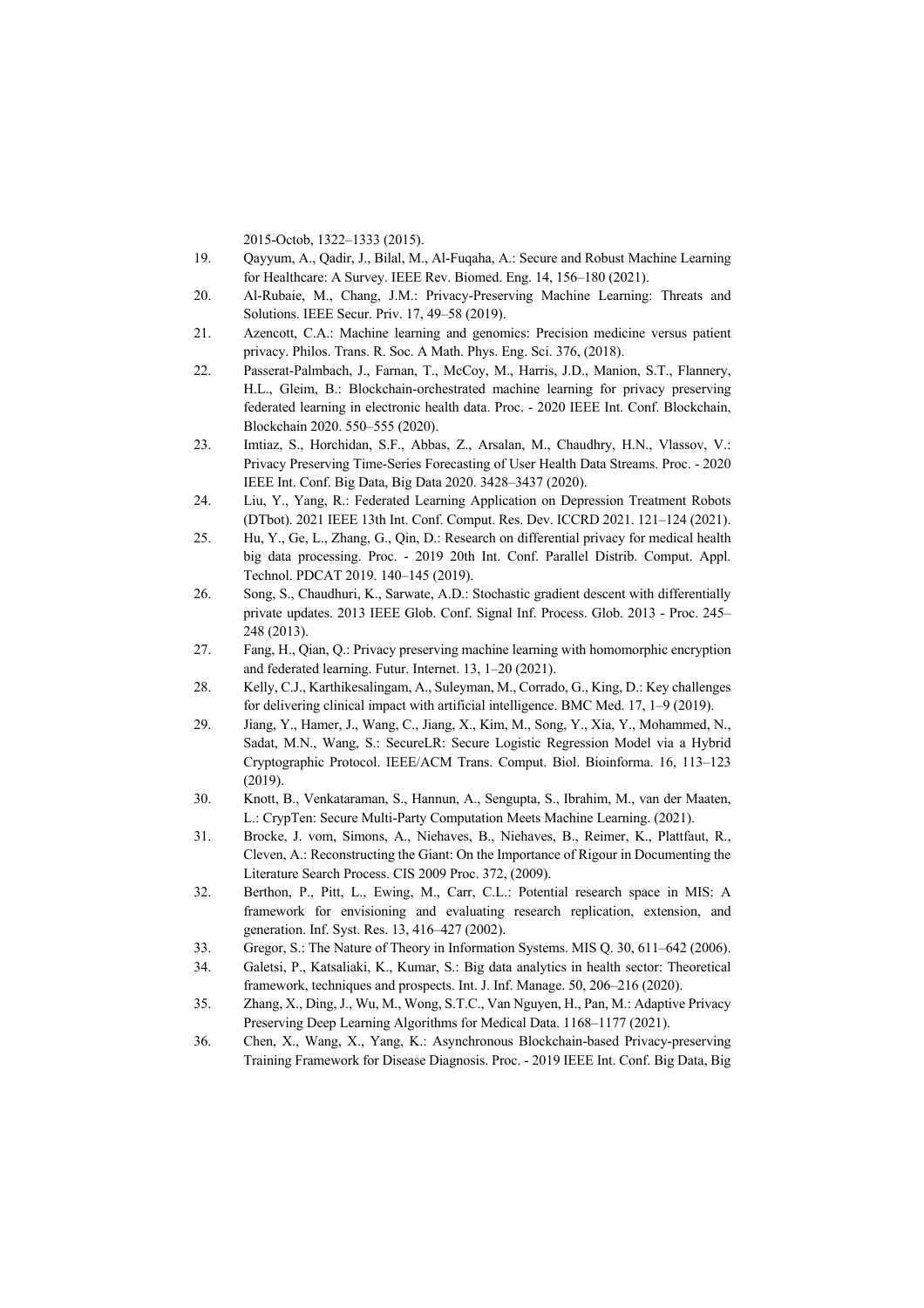Data 2019. 5469–5473 (2019).

- 37. Suriyakumar, V.M., Papernot, N., Goldenberg, A., Ghassemi, M.: Chasing your long tails: Differentially private prediction in health care settings. FAccT 2021 - Proc. 2021 ACM Conf. Fairness, Accountability, Transpar. 723–734 (2021).
- 38. Can, Y.S., Ersoy, C.: Privacy-preserving Federated Deep Learning for Wearable IoTbased Biomedical Monitoring. ACM Trans. Internet Technol. 21, (2021).
- 39. Cheng, V., Suriyakumar, V.M., Dullerud, N., Joshi, S., Ghassemi, M.: Can you fake it until you make it?: Impacts of differentially private synthetic data on downstream classification fairness. FAccT 2021 - Proc. 2021 ACM Conf. Fairness, Accountability, Transpar. 149–160 (2021).
- 40. Chen, H., Ünal, A.B., Akgün, M., Pfeifer, N.: Privacy-preserving SVM on outsourced genomic data via secure multi-party computation. IWSPA 2020 - Proc. 6th Int. Work. Secur. Priv. Anal. 61–69 (2020).
- 41. Yuan, D., Zhu, X., Wei, M., Ma, J.: Collaborative deep learning for medical image analysis with differential privacy. 2019 IEEE Glob. Commun. Conf. GLOBECOM 2019 - Proc. (2019).
- 42. Yasumura, Y., Ishimaki, Y., Yamana, H.: Secure naïve bayes classification protocol over encrypted data using fully homomorphic encryption. ACM Int. Conf. Proceeding Ser. (2019).
- 43. Vignesh, R., Vishnu, R., Raj, S.M., Akshay, M.B., Nair, D.G., Nair, J.R.: An improved method for sharing medical images for privacy preserving machine learning using multiparty computation and steganography. Proc. 2019 9th Int. Conf. Adv. Comput. Commun. ICACC 2019. 42–45 (2019).
- 44. Hakak, S., Ray, S., Khan, W.Z., Scheme, E.: A Framework for Edge-Assisted Healthcare Data Analytics using Federated Learning. Proc. - 2020 IEEE Int. Conf. Big Data, Big Data 2020. 3423–3427 (2020).
- 45. Sun, Z., Wang, Y., Shu, M., Liu, R., Zhao, H.: Differential Privacy for Data and Model Publishing of Medical Data. IEEE Access. 7, 152103–152114 (2019).
- 46. Muftuoglu, Z., Kizrak, M.A., Yildlnm, T.: Differential Privacy Practice on Diagnosis of COVID-19 Radiology Imaging Using EfficientNet. INISTA 2020 - 2020 Int. Conf. Innov. Intell. Syst. Appl. Proc. (2020).
- 47. Kim, H., Kim, S.H., Hwang, J.Y., Seo, C.: Efficient privacy-preserving machine learning for blockchain network. IEEE Access. 7, 136481–136495 (2019).
- 48. Guo, Y., Liu, F., Cai, Z., Chen, L., Xiao, N.: FEEL: A Federated Edge Learning System for Efficient and Privacy-Preserving Mobile Healthcare. ACM Int. Conf. Proceeding Ser. 19, (2020).
- 49. Leboe-Mcgowan, D., Al Aziz, M.M., Mohammed, N.: Simple Approximations for Fast and Secure Deep Learning on Genomic Data. 11th Annu. IEEE Inf. Technol. Electron. Mob. Commun. Conf. IEMCON 2020. 860–866 (2020).
- 50. Ying, Z., Zhang, Y., Cao, S., Xu, S., Liu, X.: OIDPR: Optimized Insulin Dosage based on Privacy-Preserving Reinforcement Learning. IFIP Netw. 2020 Conf. Work. Netw. 2020. 655–657 (2020).
- 51. Jarin, I., Eshete, B.: Pricure: Privacy-preserving collaborative inference in a multi-party setting. IWSPA 2021 - Proc. 2021 ACM Work. Secur. Priv. Anal. 25–35 (2021).
- 52. Kumar, R., Khan, A.A., Kumar, J., Zakria, A., Golilarz, N.A., Zhang, S., Ting, Y.,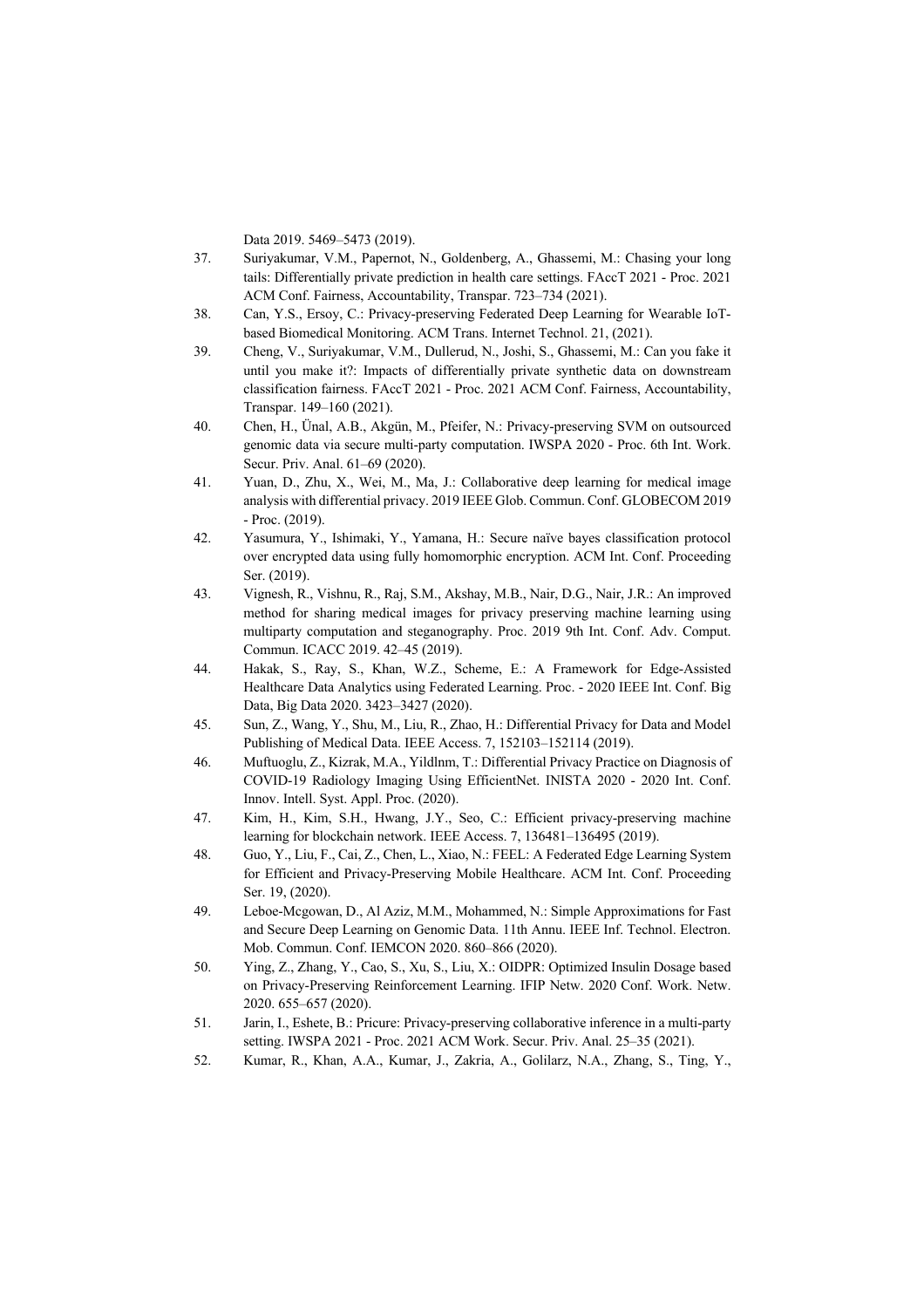Zheng, C., Wang, W.: Blockchain-Federated-Learning and Deep Learning Models for COVID-19 detection using CT Imaging. IEEE Sens. J. 21, 16301–16314 (2021).

- 53. Ying, Z., Cao, S., Xu, S., Liu, X., Lyu, L., Chen, C., Wang, L.: Privacy-Preserving Optimal Insuling Dosing Decision. IEEE Int. Conf. Acoust. Speech Signal Process. 2640–2644 (2021).
- 54. Zhang, M., Song, W., Zhang, J.: A Secure Clinical Diagnosis With Privacy-Preserving Multiclass Support Vector Machine in Clouds. IEEE Syst. J. 1–12 (2020).
- 55. Ma, Z., Ma, J., Miao, Y., Liu, X., Choo, K.-K.R., Yang, R., Wang, X.: Lightweight Privacy-preserving Medical Diagnosis in Edge Computing. IEEE Trans. Serv. Comput. 1374, 1–1 (2020).
- 56. Rahman, M.A., Shamim Hossain, M., Islam, M.S., Alrajeh, N.A., Muhammad, G.: Secure and provenance enhanced internet of health things framework: A blockchain managed federated learning approach. IEEE Access. 8, 205071–205087 (2020).
- 57. Thwal, C.M., Thar, K., Tun, Y.L., Hong, C.S.: Attention on personalized clinical decision support system: Federated learning approach. Proc. - 2021 IEEE Int. Conf. Big Data Smart Comput. BigComp 2021. 141–147 (2021).
- 58. Kwabena, O.A., Qin, Z., Qin, Z., Zhuang, T.: MSCryptoNet: Multi-Scheme Privacy-Preserving Deep Learning in Cloud Computing. IEEE Access. 7, 29344–29354 (2019).
- 59. Wu, Q., Chen, X., Zhou, Z., Zhang, J.: FedHome: Cloud-Edge based Personalized Federated Learning for In-Home Health Monitoring. IEEE Trans. Mob. Comput. 1233, 1–14 (2020).
- 60. Zhang, W., Zhou, T., Lu, Q., Wang, X., Zhu, C., Sun, H., Wang, Z., Lo, S.K., Wang, F.Y.: Dynamic Fusion-based Federated Learning for COVID-19 Detection. IEEE Internet Things J. 14, (2021).
- 61. Zhang, M., Wang, Y., Luo, T.: Federated Learning for Arrhythmia Detection of Non-IID ECG. 1176–1180 (2020).
- 62. Zhao, Y., Haddadi, H., Skillman, S., Enshaeifar, S., Barnaghi, P.: Privacy-preserving activity and health monitoring on databox. EdgeSys 2020 - Proc. 3rd ACM Int. Work. Edge Syst. Anal. Networking, Part EuroSys 2020. 49–54 (2020).
- 63. Pfitzner, B., Steckhan, N., Arnrich, B.: Federated Learning in a Medical Context: A Systematic Literature Review. ACM Trans. Internet Technol. 21, 1–31 (2021).
- 64. Brisimi, T.S., Chen, R., Mela, T., Olshevsky, A., Paschalidis, I.C., Shi, W.: Federated learning of predictive models from federated Electronic Health Records. Int. J. Med. Inform. 112, 59–67 (2018).
- 65. Rieke, N., Hancox, J., Li, W., Milletarì, F., Roth, H.R., Albarqouni, S., Bakas, S., Galtier, M.N., Landman, B.A., Maier-Hein, K., Ourselin, S., Sheller, M., Summers, R.M., Trask, A., Xu, D., Baust, M., Cardoso, M.J.: The future of digital health with federated learning. npj Digit. Med. 3, 1–7 (2020).
- 66. Peng, G., Dey, D., Lahiri, A.: Healthcare IT Adoption: An Analysis of Knowledge Transfer in Socioeconomic Networks. J. Manag. Inf. Syst. 31, 7–34 (2014).
- 67. Yeow, Adrian; Huat Goh, K.: Work Harder or Work Smarter? Information Technology and Resource Allocation in Healthcare Processes. IEEE Wirel. Commun. (2015).
- 68. Bhattacherjee, A., Hikmet, N., Menachemi, N., Kayhan, V.O., Brooks, R.G.: The differential performance effects of healthcare information technology adoption. Inf. Syst. Manag. 24, 5–14 (2007).